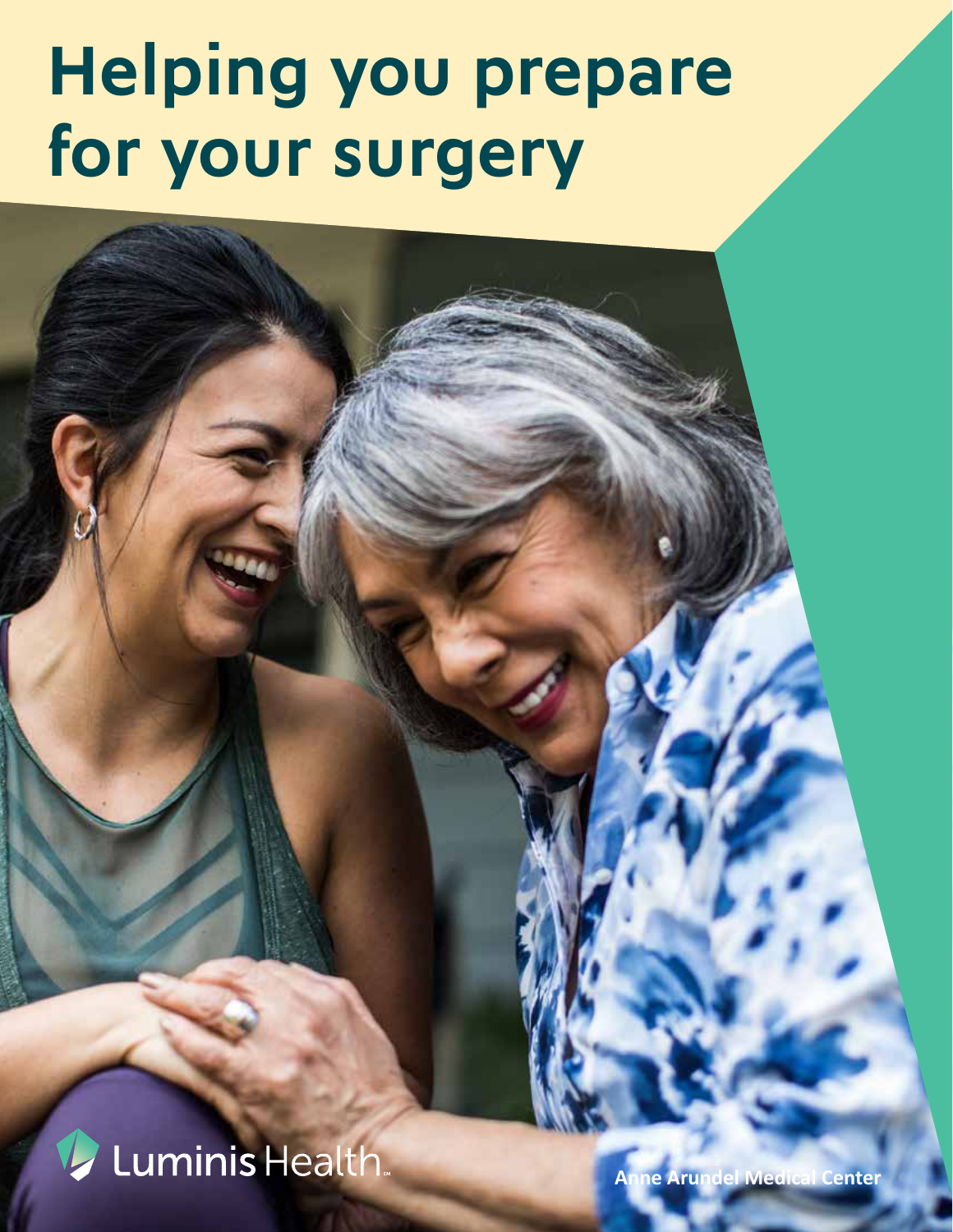## **Let us be your light. We're ready to help with whatever life throws at you.**

Anne Arundel Medical Center and Doctors Community Medical Center have come together to form a new, integrated health system that reimagines what community health means. For years, we've shared a dedication to compassionate care, delivered when and where people need it most. Now, we're carrying that same commitment into the future as Luminis Health—a health system that's here to embrace progress. And awaken a new era in care for our communities.

The name Luminis is symbolic of light. It signifies our commitment to being a beacon of hope and healing for our communities. Light is quite literally energy that you can see—and by joining forces and moving forward as one, we're igniting new possibilities for how and where health care is delivered.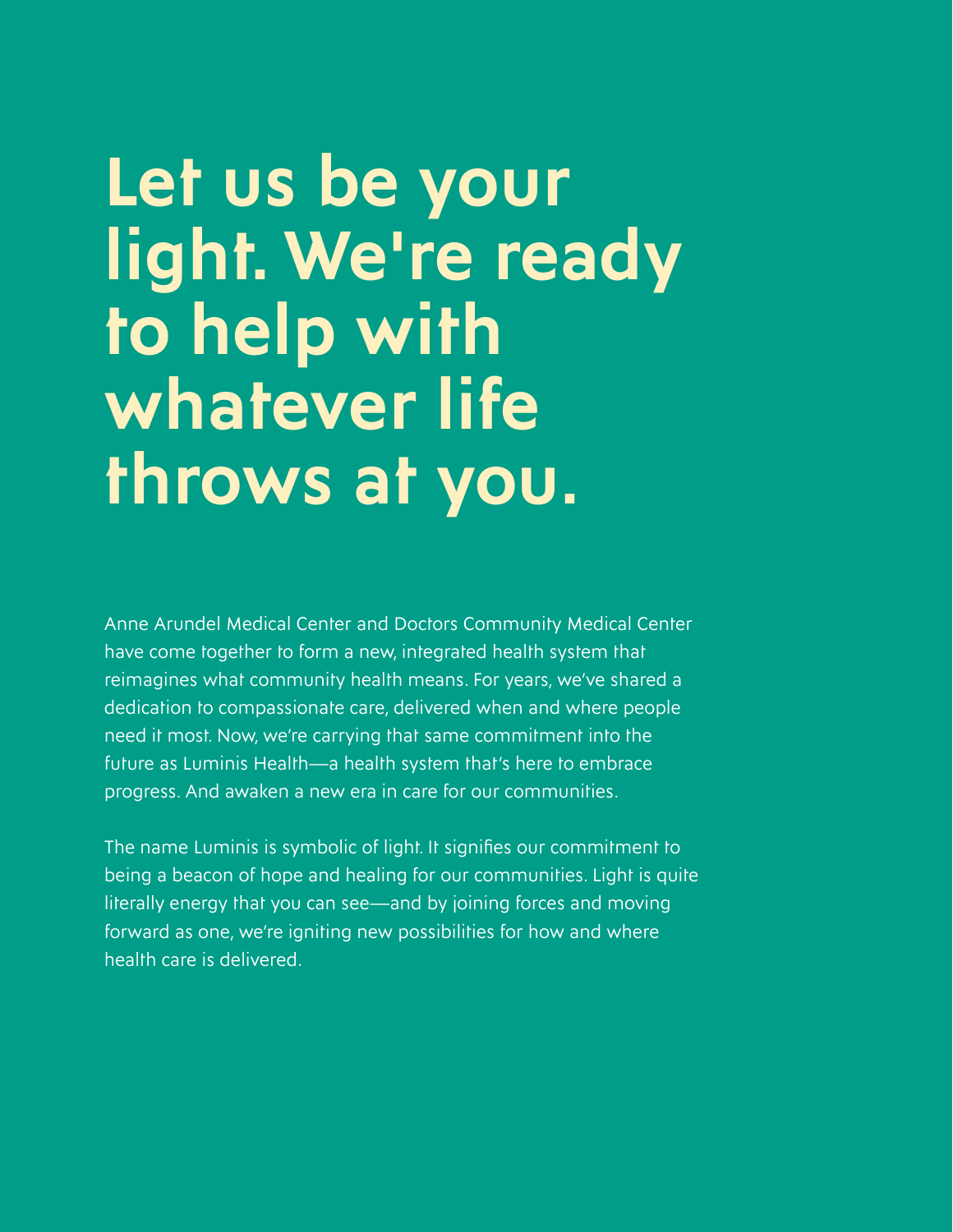## **Welcome**

When it comes to choosing a health system, we know you have more choices today than ever before. We feel honored you've chosen Luminis Health Anne Arundel Medical Center and we appreciate your trust.

As you navigate your (or your loved one's) care from surgery to recovery, this guide is just one way we support your journey and help you get back to the life you love. We've created it with you and your family in mind and hope it helps you feel confident about your upcoming procedure.

We encourage you to ask questions whenever anything is unclear, and wish you a speedy recovery.

### **Table of contents**

| 1            | <b>Better health starts here</b> | 6  |
|--------------|----------------------------------|----|
|              | Here to help you                 | 7  |
|              | Putting your health first        | 9  |
| $\mathbf{p}$ | <b>Countdown to surgery</b>      | 11 |
|              | 2-4 weeks before surgery         | 12 |
|              | Pre-admission resting            | 14 |
|              | Your health care decisions       | 15 |
|              | Managing medications             | 16 |
|              | Anesthesia and you               | 18 |
|              | 1 week before surgery            | 20 |
|              | <b>Fasting guidelines</b>        | 21 |
|              | Day of surgery                   | 22 |
| 3            | <b>Road to recovery</b>          | 24 |
|              | Your surgery journey             | 25 |
|              | Discharge and going home         | 26 |
|              | Getting back to living           | 28 |
|              | Managing pain                    | 30 |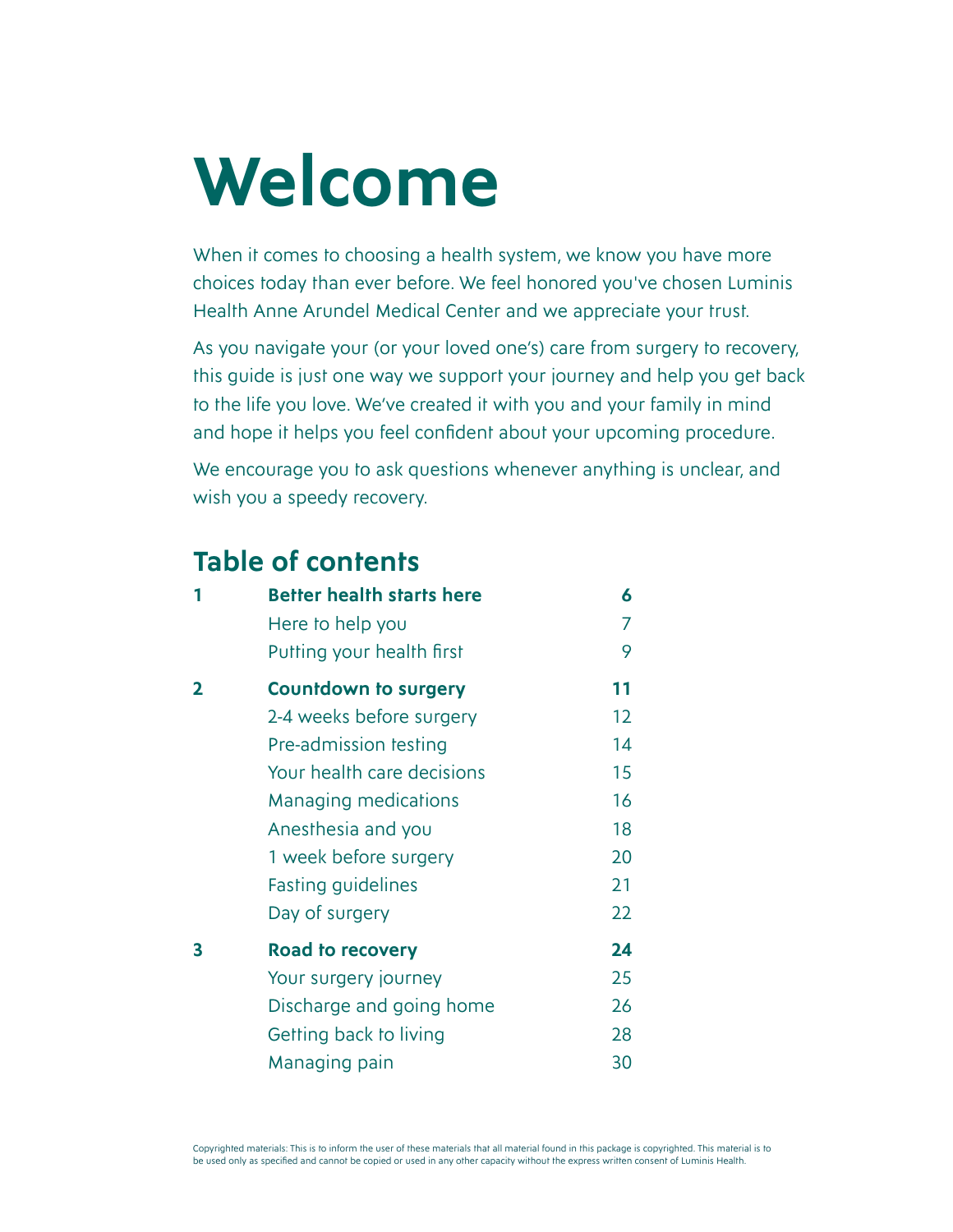## **Getting here**

### **Luminis Health**

Anne Arundel Medical Center 2001 Medical Parkway Annapolis, MD 21401



### **From Annapolis and the Eastern Shore**

- Take Route 50 West to Jennifer Road, Exit 23A.
- Continue straight on to Pavilion Parkway.
- Make an immediate right onto Izzo Way.
- Follow signs to GARAGE A.

### **From Washington, D.C. and Points West**

- Take Route 50 East to Parole, Exit 23.
- Bear right onto West Street.
- Turn right on Jennifer Road.
- Cross over Medical Parkway.
- Turn left on Pavilion Parkway.
- Make an immediate right onto Izzo Way.
- Follow signs to GARAGE A.

### **From Baltimore**

- Take Route 97 to
- Route 50 East to Parole, Exit 23
- Bear right onto West Street.
- Turn right on Jennifer Road.
- Cross over Medical Parkway.
- Turn left on Pavilion Parkway.
- Make an immediate right onto Izzo Way.
- Follow signs to GARAGE A.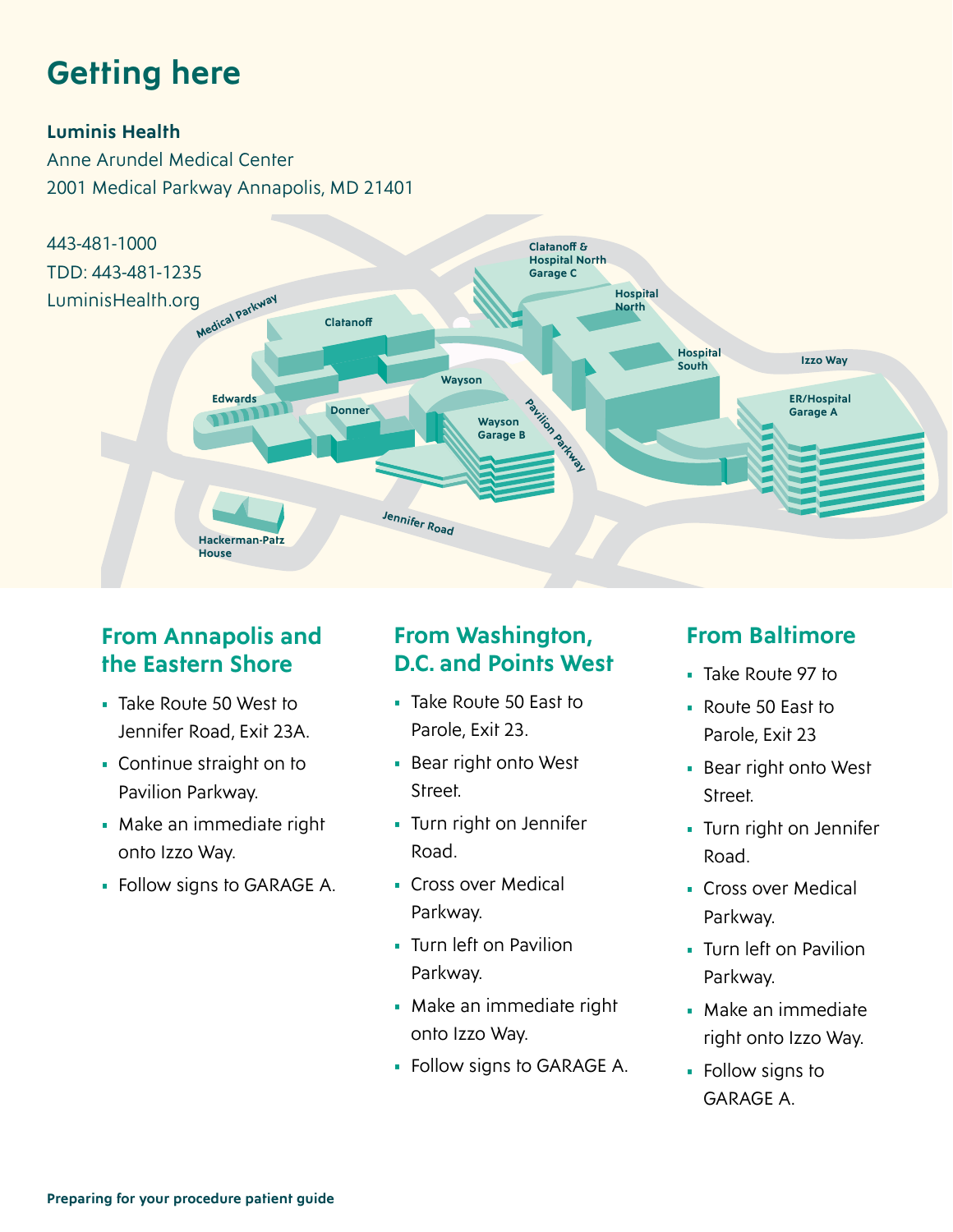### **Important phone numbers**

| Primary Care Doctor: ___________________________ | Number: ____________________ |
|--------------------------------------------------|------------------------------|
|                                                  |                              |
|                                                  |                              |
|                                                  |                              |
|                                                  |                              |
|                                                  |                              |

### **Pre-surgery contacts**

**Pre-Anesthesia Testing Center:** 443-481-3624

**Edwards Surgical Pavilion:** 443-481-5700

**Special Dietary Requests:** 443-481-6111

**South Pavilion Surgical Waiting Room:** 443-481-1800

**Smoking Cessation Program:** 443-481-5366

**Hackerman-Patz House Lodging:** 410-571-3100

**Patient Financial Services Department:** 443-481-6500

### **Post-surgery contacts**

**Patient Financial Services Department:** 443-481-6500

**Advocacy Department:** 443-481-4821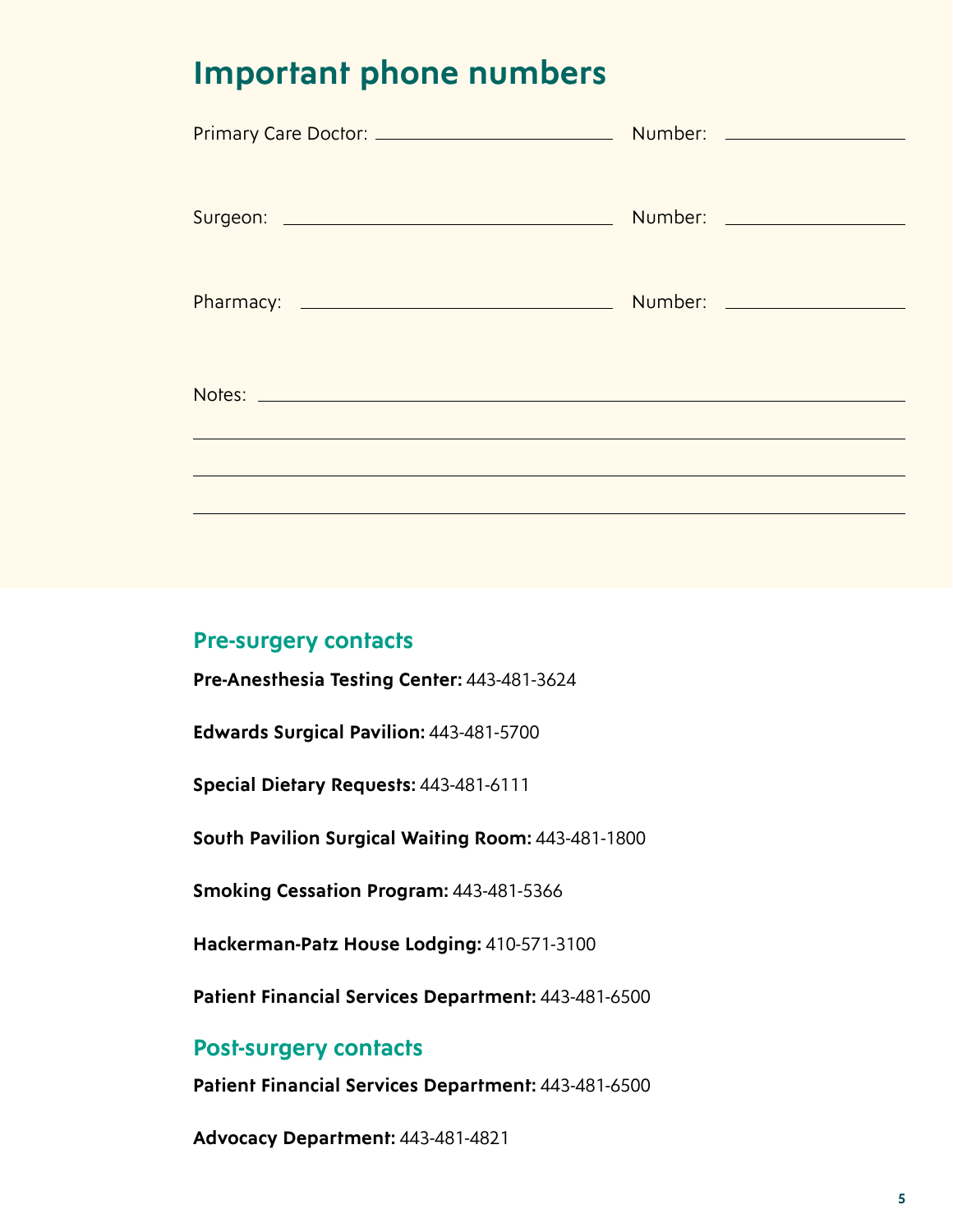## **1 Better health starts here.**

You're having surgery. And you're looking forward to feeling better and getting back to living life fully. We'll be with you every step of the way, providing the information that eases your mind and the care and encouragement that helps you heal.

| Here to help you                 |   |
|----------------------------------|---|
| <b>Glossary of common terms</b>  | 8 |
| <b>Putting your health first</b> | 9 |

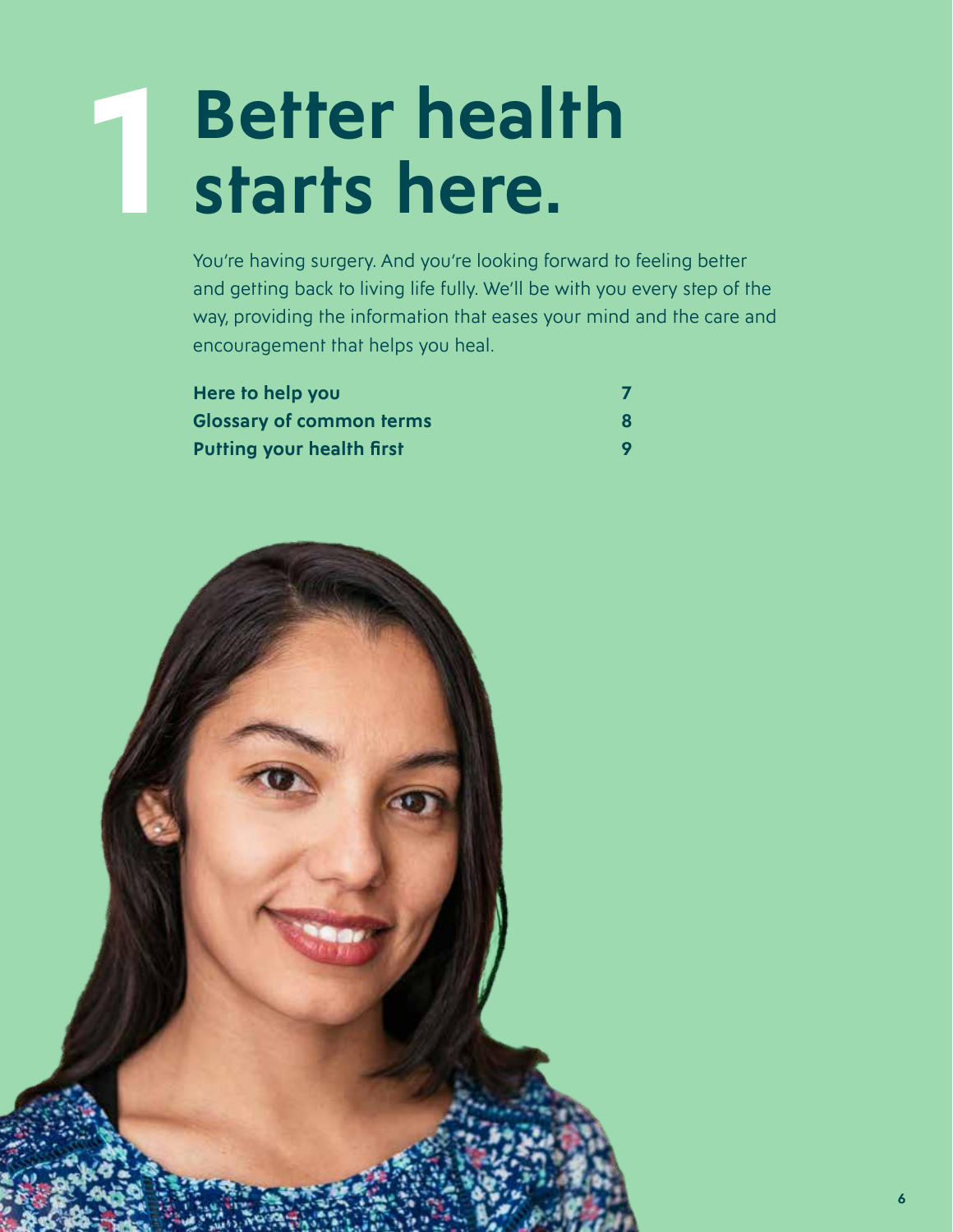## **We're here to help you.**

Sure, it's our plan to get you out of the hospital as quickly as possible. But that's because we know you're most comfortable recovering in your own home. Our team is always just a phone call away. We're ready to answer your questions, ease your concerns and champion your good health. We'll also be sure you have clear, detailed care instructions before you leave us, so you can feel confident you have the information to stay safe and healthy.

The most important part of your recovery plan is YOU. When you and your support person are involved, motivated and ready to participate, you'll feel better, stronger and in charge.

That's why we work hard to:



### **Empower you**

Open, honest conversations keep us all on the same page. We'll walk you through your surgical plan, including the preoperative assessment, preparation for your procedure and what to expect during recovery.



### **Get you moving**

The sooner you move, the sooner you can start to heal. That's why our team will encourage you to get up and out of bed. The small steps lead to bigger ones.



### **Help you heal**

We use the latest advances in surgery and innovative pain management strategies to help reduce the physical stress of surgery and promote your healing. We lead with compassion, understanding and experience to support you at every turn.



### **Provide a structured recovery**

We tailor your recovery guideposts to your health, your needs, and your goals, and will be here for every challenge and milestone.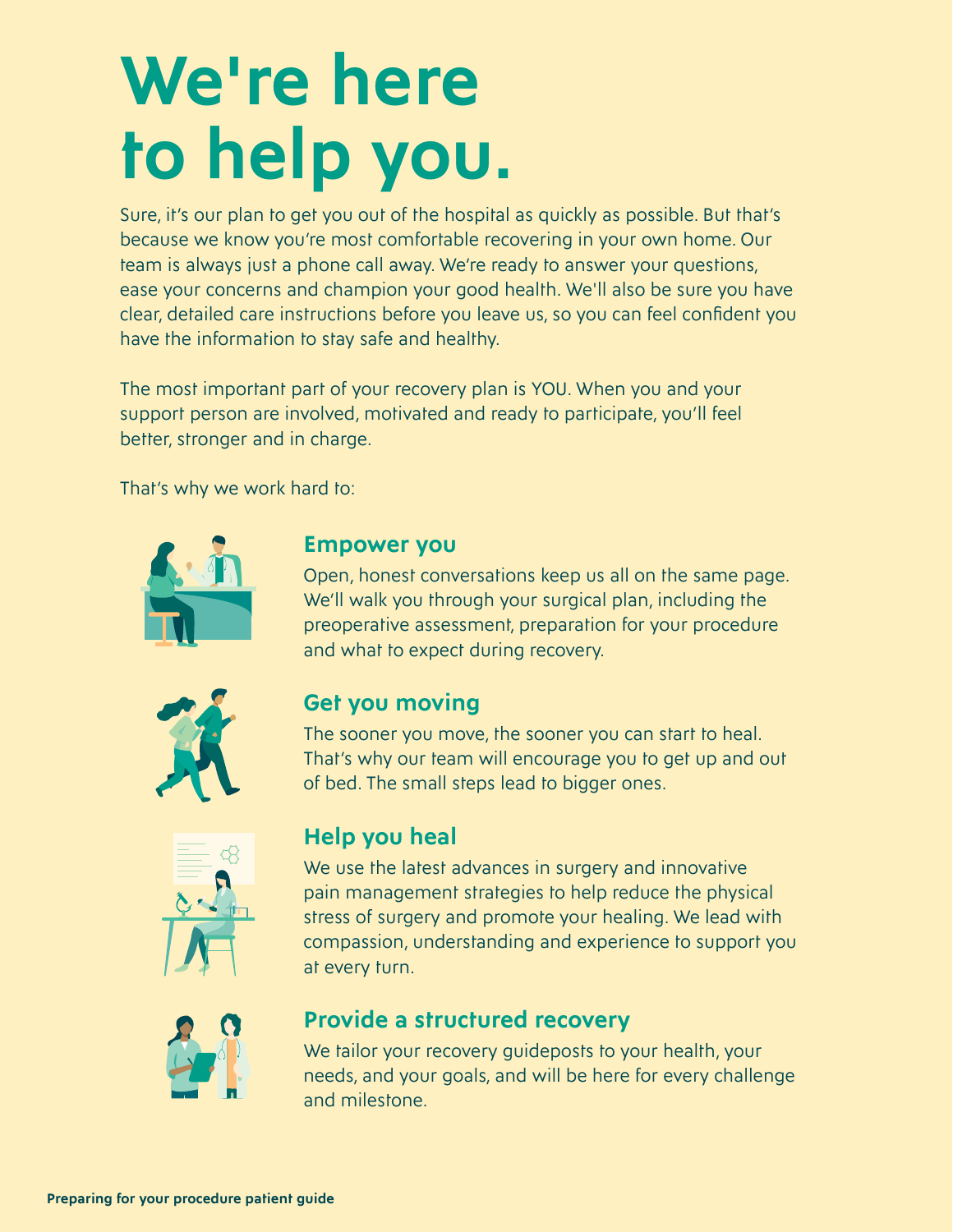**Anesthesiologist:** The doctor responsible for providing anesthesia during your procedure, monitoring your vital signs, and administering the medications that keep you asleep during your surgery

**General Anesthesia:** A medication delivered through an intravenous line (IV) or anesthetic gas that ensures you won't feel, see or hear anything during your procedure.

### **Spinal or Epidural Anesthesia (Regional Anesthesia):** A method of giving you medication by injecting it into your spine, creating a numbness below your chest and limited mobility in both legs. These medications can be given during your surgery to maintain the level of comfort and sleepiness you desire. With this type of anesthesia, your legs will continue to be numb and immobile for several hours after surgery.

**Consent Forms:** A document that outlines your surgical procedure as well as the date, time, your name, date of birth and other pertinent information. You must sign a consent form to give the surgeon and anesthesiologist permission to perform the procedure.

**Vital Signs:** Essential signs of life such as your blood pressure, temperature, pulse and respiratory rate are measured to make sure you're stable before, during and after surgery.

**IV Fluids:** Liquids that are given directly into a vein to deliver a saline solution and electrolytes during your surgery

**EKG:** Short for electrocardiogram, a test that evaluates your heart's electrical signals to look for heart conditions

**APP:** Short for advance practice provider-- a nurse practitioner (NP) or physician assistant (PA) who may examine you, assist with the surgical procedures, monitor your progress and recovery, and provide treatment in collaboration with your doctor

**PAT:** Pre-admission testing, a process that involves an appointment with an APP who will take a medical history and conduct a physical exam to make sure you're healthy enough for surgery.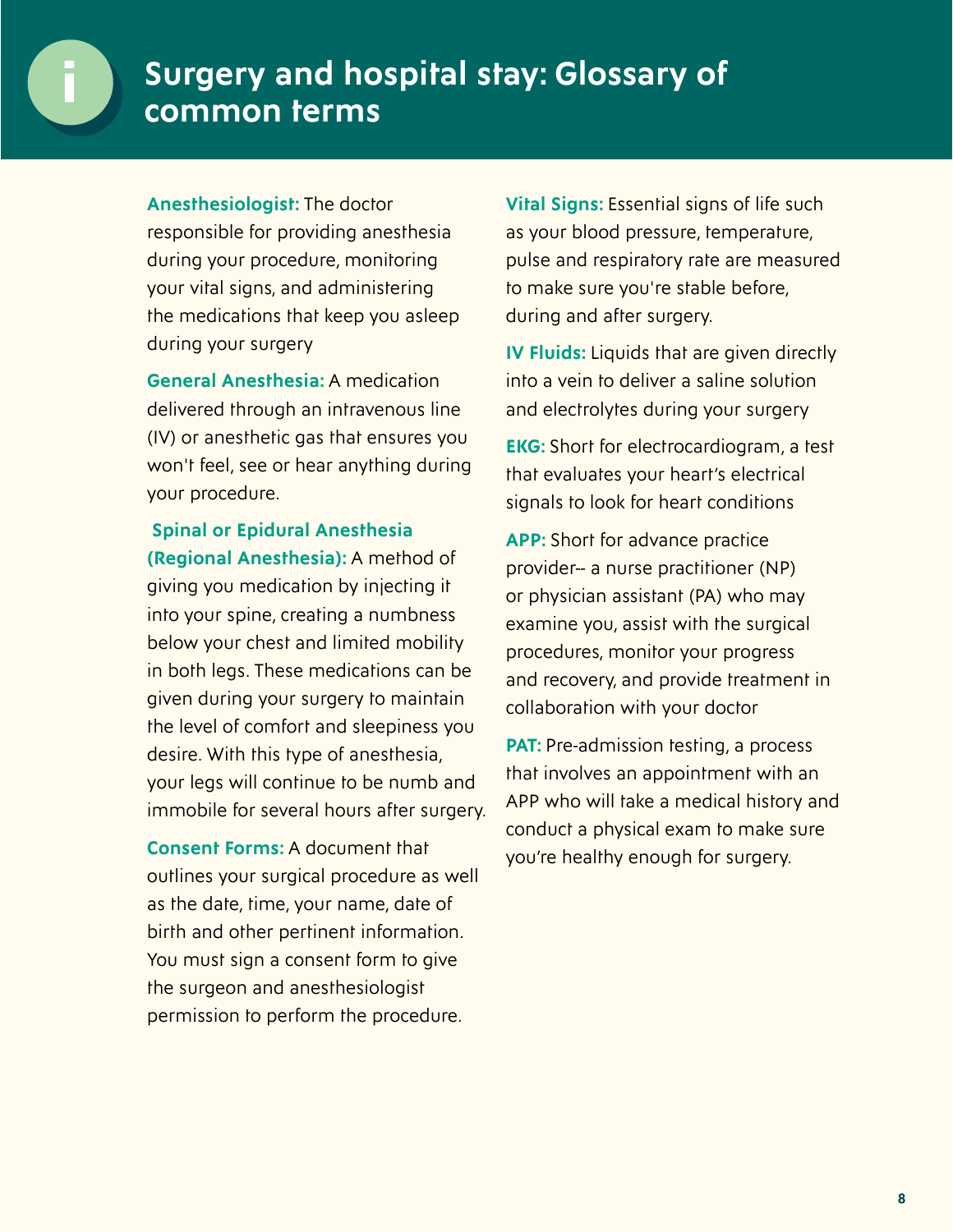## **Putting your health first**

At Luminis Health, lifelong health and wellness is our priority. Consider us your partner in:



### **Helping you quit smoking**

Smoking is associated with an increased risk of infection after surgery and can compromise the healing processing. If you're a smoker, we're here with the resources and encouragement you need to consider quitting. "Become Tobacco Free" classes are offered throughout the year, with sessions covering topics related to maintaining a smoke-free lifestyle. These include quitting smoking without gaining weight, managing stress and dealing with other smokers.

You can learn more online a[t Luminis.Health/Quit-Smoking. Yo](https://aahs.org/Improve-Your-Health/Improve-Your-Body/Quit-Smoking/?sq=%20&p=1)u may also contact a smoking cessation program specialist at 443-481-5366 or 443-481-5367 for class dates and times.

### **Being your home away from home**



If you need to travel to us for surgery, consider Hackerman-Patz House you're home-away-from-home. Here, you'll find affordable accommodations for you and your family, where you can rest, relax and regain strength while staying close to the hospital.

Learn more at [www.askAAMC.org/Hackerman-Patz/.](https://aahs.org/hackerman-patz/) For reservations or more information, call 410-571-3100.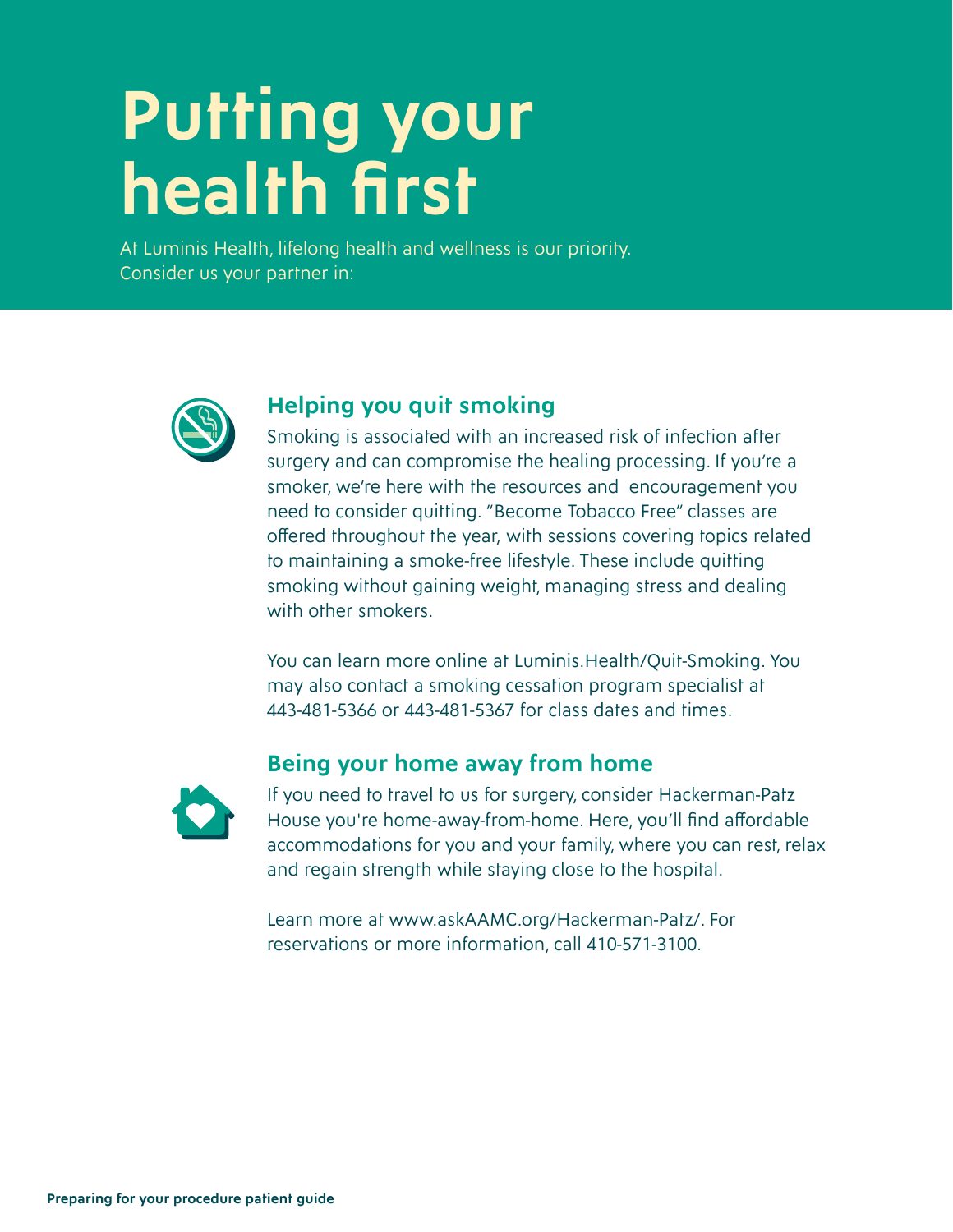



### **Keeping you healthy**

LHAAMC's Wellness department provides exercise classes, access to a gym for a low-cost fee, weight loss programs and counseling, massage and stress reduction classes. Learn more at [askAAMC.org/](https://aahs.org/wellness/) [Wellness.](https://aahs.org/wellness/)



### **Managing your health**

MyChart offers personalized and secure online access to your medical records, enabling you to securely use the Internet to help manage and receive information about your health. With MyChart, you can:

- Access your medical records from any device anywhere, anytime
- Manage your appointments
- Request prescription refills
- Message your physician
- Update your health profile
- Pay your bill online
- View and download content, such as your medical history, imaging reports or lab results
- Schedule a video visit with participating providers

If you don't already have a MyChart account, you can register at [www.mychart.aahs.org/MyChart/Authentication/Login.](www.mychart.aahs.org/MyChart/Authentication/Login)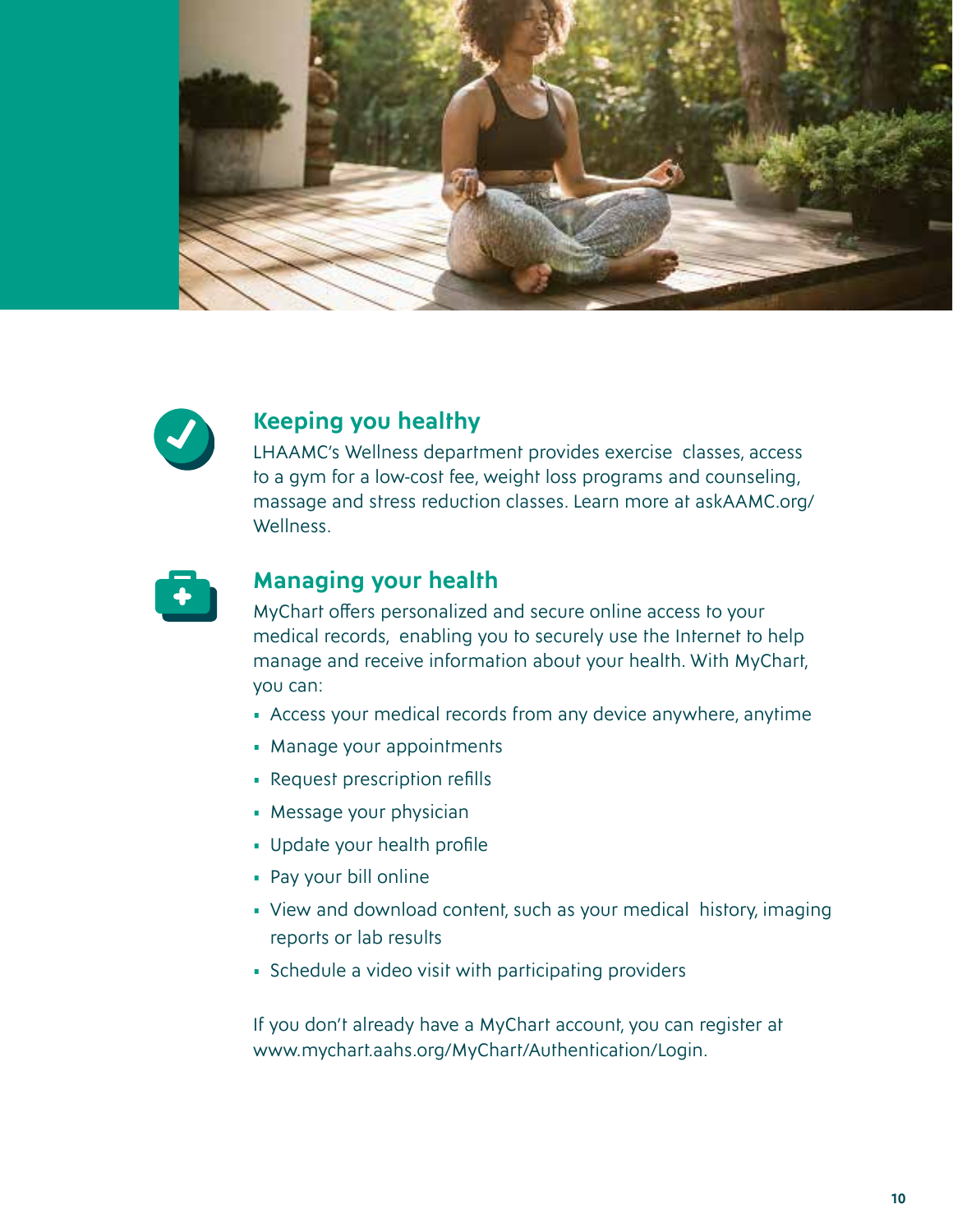## **2 Countdown to surgery**

In the weeks and days before surgery, there are a number of steps you must take to get ready. Our goal is to make your experience as easy as possible by walking you through the process.

| 2-4 weeks before surgery          | 12 |
|-----------------------------------|----|
| <b>Pre-admission testing</b>      | 14 |
| <b>Your health care decisions</b> | 15 |
| <b>Managing medications</b>       | 16 |
| <b>Anesthesia and you</b>         | 18 |
| 1 week before surgery             | 20 |
| <b>Fasting guidelines</b>         | 21 |
| Day of surgery                    | 22 |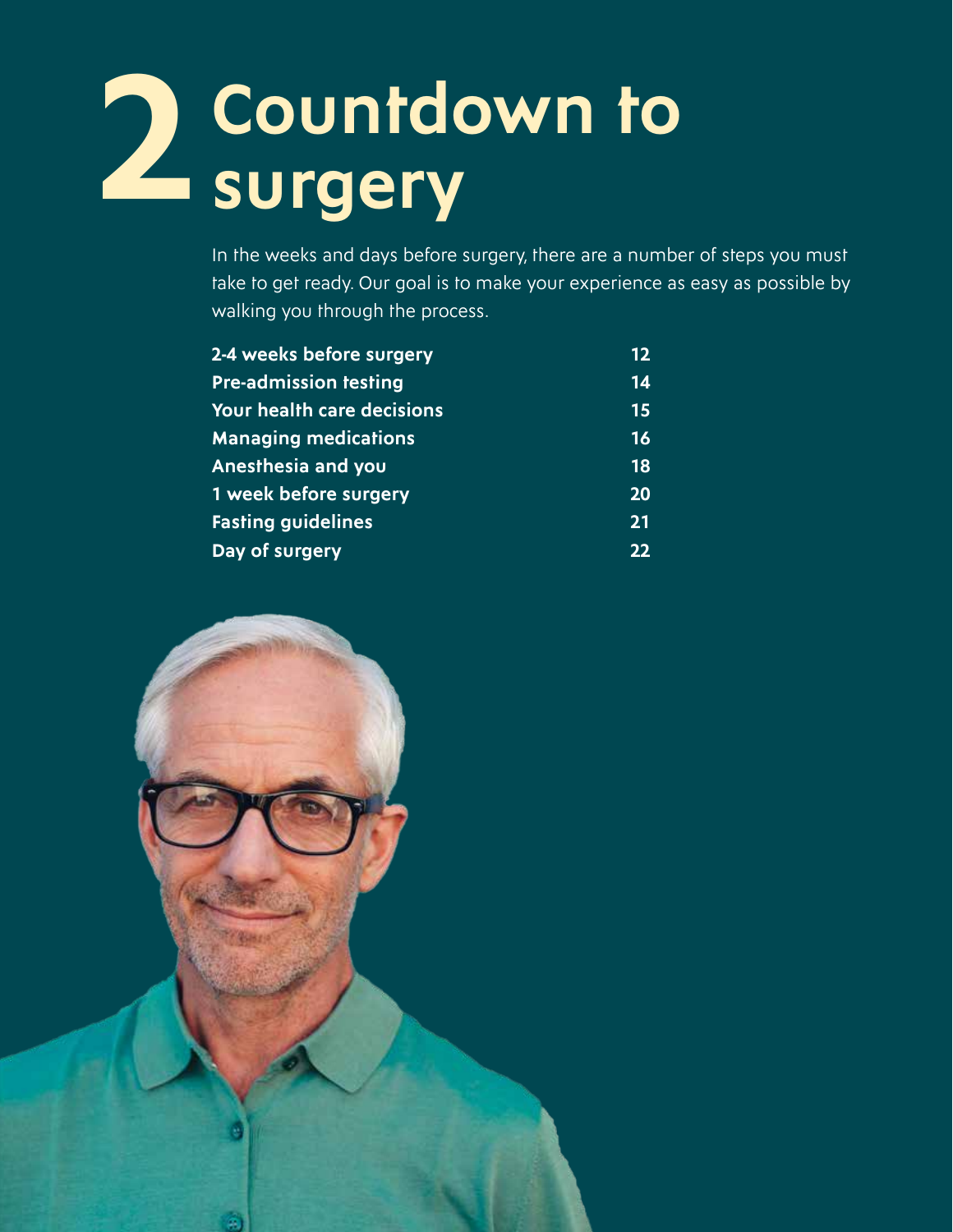# **2-4 weeks before surgery**

## **Make a list and check it twice.**

**1. Complete any needed paperwork:** Talk with your primary care doctor, surgeon's office and the hospital about what paperwork is required. Be sure to share any disability or family leave forms you need. You will also want to make sure your surgeon has your:

- Correct name
- Date of birth
- Phone number

### **2. Contact your insurance company:**

You may need a pre-authorization, a precertification, a second opinion or a referral form. You may also want to ask about any co-pays you will be responsible for paying for pre-surgery, surgery and post-surgery services.

If you have a health maintenance organization (HMO) plan, you may also be required to take some additional steps, such as scheduling a pre-admission lab study, for example. So, it's a good idea to call your HMO once your procedure is scheduled to find out exactly what's required.

After your procedure, you may receive several separate bills. These may come from the LHAAMC's Pre-Anesthesia Testing (PAT) Center, the anesthesiologist, the hospital, the surgical assistant and the radiology and pathology departments, if applicable. Please ask your insurance company about any

specific steps you need to take to get those services covered.

Also, you may receive a bill under the name of Adfinitas Health, the medical hospitalist service. The hospitalists work closely with your surgeon to manage your pain, medications and any existing or acute conditions during your hospital stay.

You may have questions about your financial arrangements. If so, please call our patient financial services office at 443-481-6500.

**3. Enlist a caregiver:** People with caregivers often do better after surgery, and feel more comfortable as they recuperate. Choosing the right caregiver is important for your recovery. You'll want to choose friends and family members who can offer support, motivation and assistance at various points in your recovery — during your hospital stay, driving you home when you're discharged or helping you while recovering at home. You'll need a responsible adult to drive you home when you're discharged and stay with you for at least 24 hours after your surgery.

### **4. Get medical or specialty clearance:**

Your primary care physician must provide a physical evaluation to clear you for surgery (we ask that you schedule the appointment within 30 days before your surgery). You'll receive a letter from your surgeon with instructions for this appointment.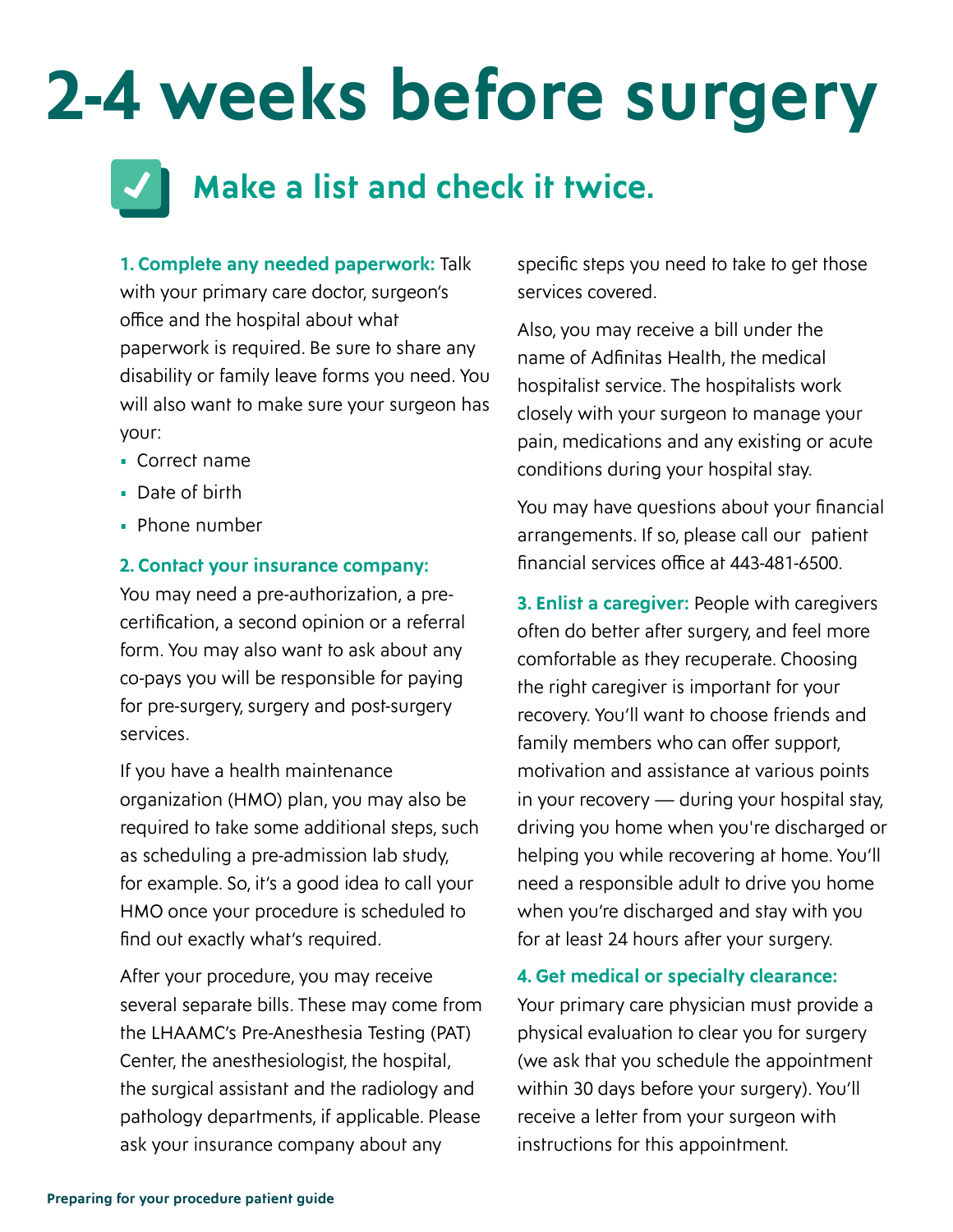If you cannot get an appointment with your primary care physician, you may use LHAAMC's Pre-Anesthesia Testing (PAT) Center for pre-surgical clearance. We can also give you referrals for consultation with a specialist, if needed.

#### **5. Have your medical information ready:**

It's essential that we know any medications you're taking, both prescription and over the counter. Please write down your medications and dosages as well as how often you take them. Reference page 18 for a list of anti-inflammatory medications you should stop taking.

#### **6. Document your health care decisions:**

Everyone admitted to the hospital has the opportunity to make decisions concerning their medical care. Please bring copies of your advance directives and health care decisions with you on the day of your surgery.

**7. Inform us of your dietary needs:** If you're staying with us overnight and have any special dietary needs or preferences, please contact our Patient and Food Specialist prior to admission to discuss how we can best serve you.

**8. Establish discharge plans:** It's best to start planning for discharge before your surgery takes place, especially if you'll be going home the day of surgery. You'll need an adult driver and caregiver that should plan on staying with you for at least 24 hours after surgery.

**9. Schedule and complete your Preadmission testing (PAT) and Preoperative visit**: These appointments are crucial to ensure you're healthy enough for surgery and give you the chance to ask questions. PAT can be scheduled with your primary care physician 30 days before your procedure or at our PAT center.

**10. Set up care for others:** Making sure you have care arranged for your children and pets prior to your surgery. This keeps everyone safe while you're focused on your recovery.

**11. Stay healthy to reduce your risk for infection:** We encourage you to live as healthy as possible before your surgery and to watch for any factors that can increase your risk for infection following surgery, including:

- Any rashes, open wounds, sores, bites or infections anywhere on your body.
- Fever, cough, congestion, diarrhea or another illness 24-48 hours prior to surgery.

In some cases, it may be best to postpone your surgery if you're dealing with certain medical issues.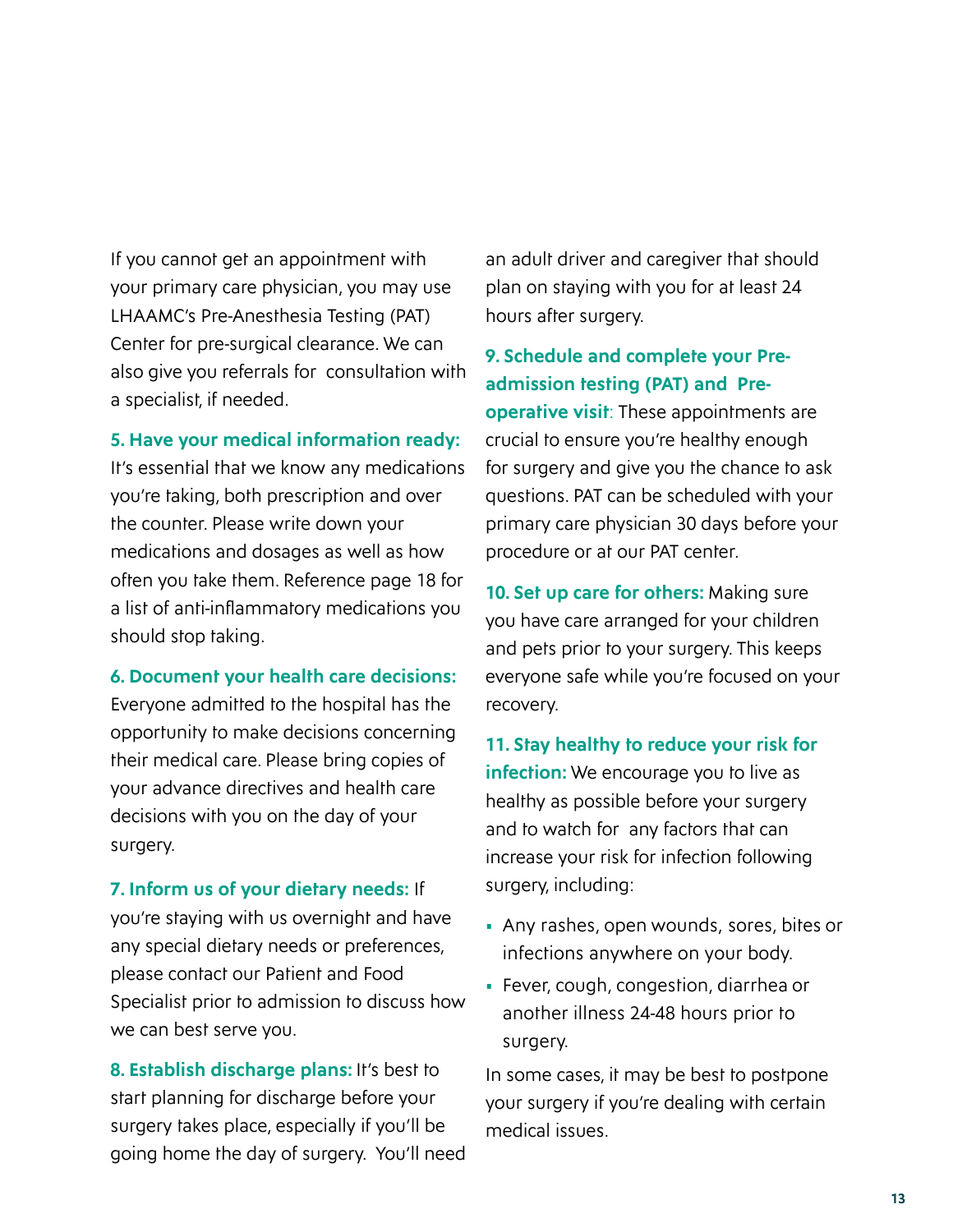# **Pre-admission testing**

## Schedule and prepare

You can schedule your pre-admission testing appointment with your primary care physician 30 days before your procedure or at our pre-admission testing (PAT) center.

Your pre-admission testing appointment is an essential step in preparing for your surgery. During this appointment, an advanced practice provider (APP) or your primary care physician will take your medical history and conduct a physical exam to make sure you're healthy enough for surgery. If your surgeon would like you to meet with an anesthesiologist, you will meet with them at this appointment.

**Labs:** You should receive a lab test order from your surgeon or primary care physician. It is best to check with your insurance to determine which labs they cover.

During the appointment, you'll get lab work. Depending on your procedure and medical history you may also have a chest X-ray and an electrocardiogram, and other tests your team feel are needed. You will also be given instructions for surgery day.

**Medications:** You will receive instructions about the medications you may take prior to your procedure. You will also learn where and when to report on the day of your procedure.

**COVID test:** You will need to obtain a Covid PCR test three to five days prior to your surgery.

The Sajak test site is open for Covid tests Monday–Friday 9 am to 5 pm and Sat 9 am to 1 pm. No appointment is needed. They are closed Sundays and holidays.

To make an appointment at the Luminis Health Anne Arundel Medical Center's PAT Center, call 443-481-3624 as soon as your surgery is scheduled.

The LHAAMC PAT Center is open Monday–Friday, 7 am to 3:30 pm and is located in the Wayson Pavilion, Suite G60. Free parking is available in Garage B.

### **You should bring these items to your appointment:**

- A photo ID
- Insurance card
- Up-to-date list of current medications, including name, dose and frequency taken
- Names of your physicians and any specialists
- Any medical records associated with your procedure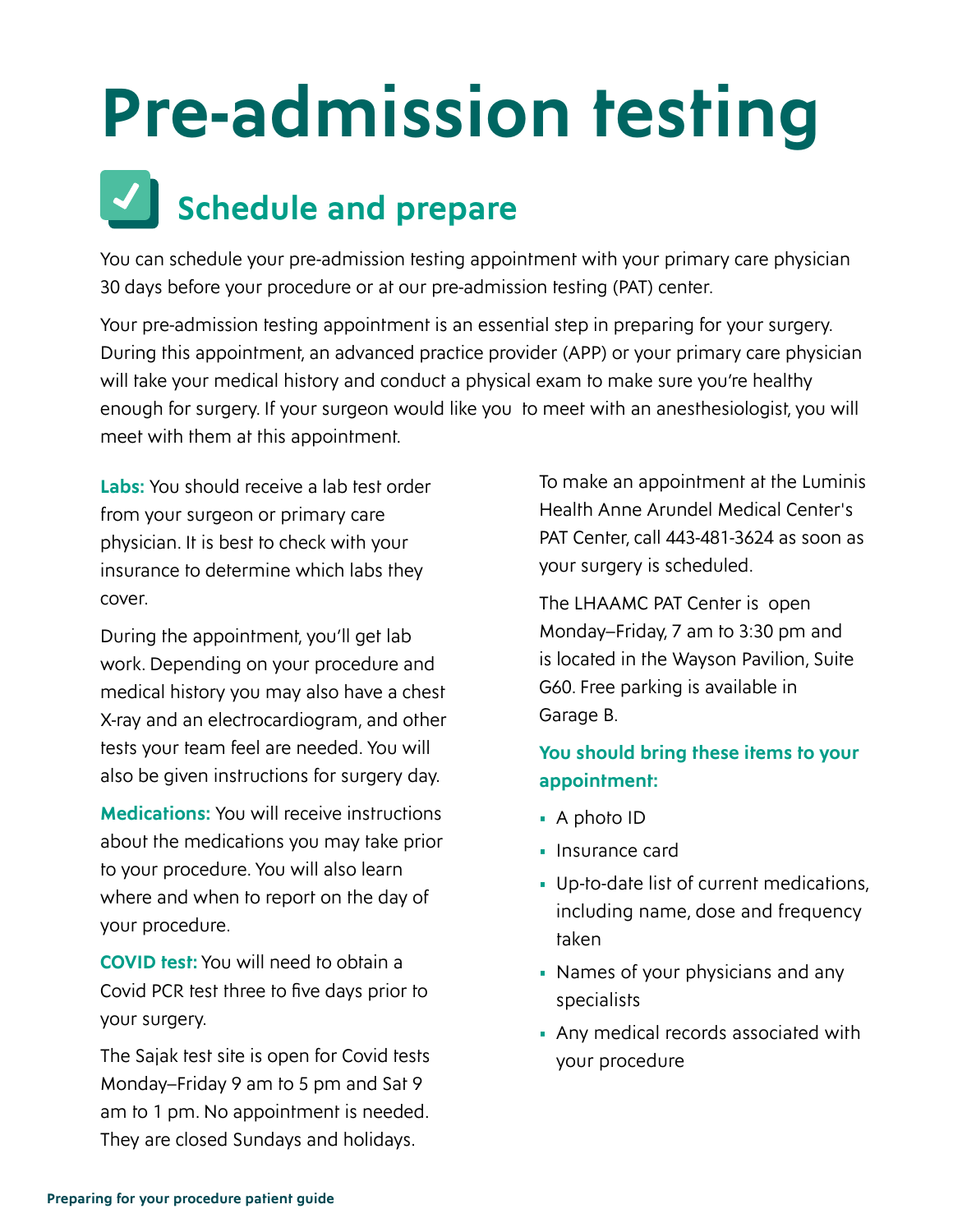## **Your health care decisions**

You can count on our team to respect and uphold all wishes and care considerations are a priority to us. We respect and uphold those wishes you specify in your advance medical directive. These health care instructions outline your specific choices regarding the use of life-sustaining equipment, hydration and nutrition and use of pain medications. Upon admission to the hospital, we will askyou if you have an advance directive. If you do, please bring copies of the documents to the hospital with you so they can become a part of your medical record. There are a few different types:

- **• Appointment of a Health Care Agent** (sometimes called a Medical Power of Attorney) is a document that lets you name a person to make medical decisions for you if you become unable to do them yourself.
- **• Living Wills** are written instructions that explain your wishes for health care if you have a terminal condition, irreversible coma or are unable to communicate.

If you'd like more information on advance directives, you may contact The Advocacy Department at Luminis Health by calling 443-481-4821. You can also visit [Luminis.Health/Advance-Directives.](Luminis.Health/Advance-Directive)

For more information or forms for completing a Living Will, Appointment of a Health Care Agent or Health Care Instructions, you may write to:

Maryland Attorney General's Office Opinions Section 200 St. Paul Place Baltimore, MD 21201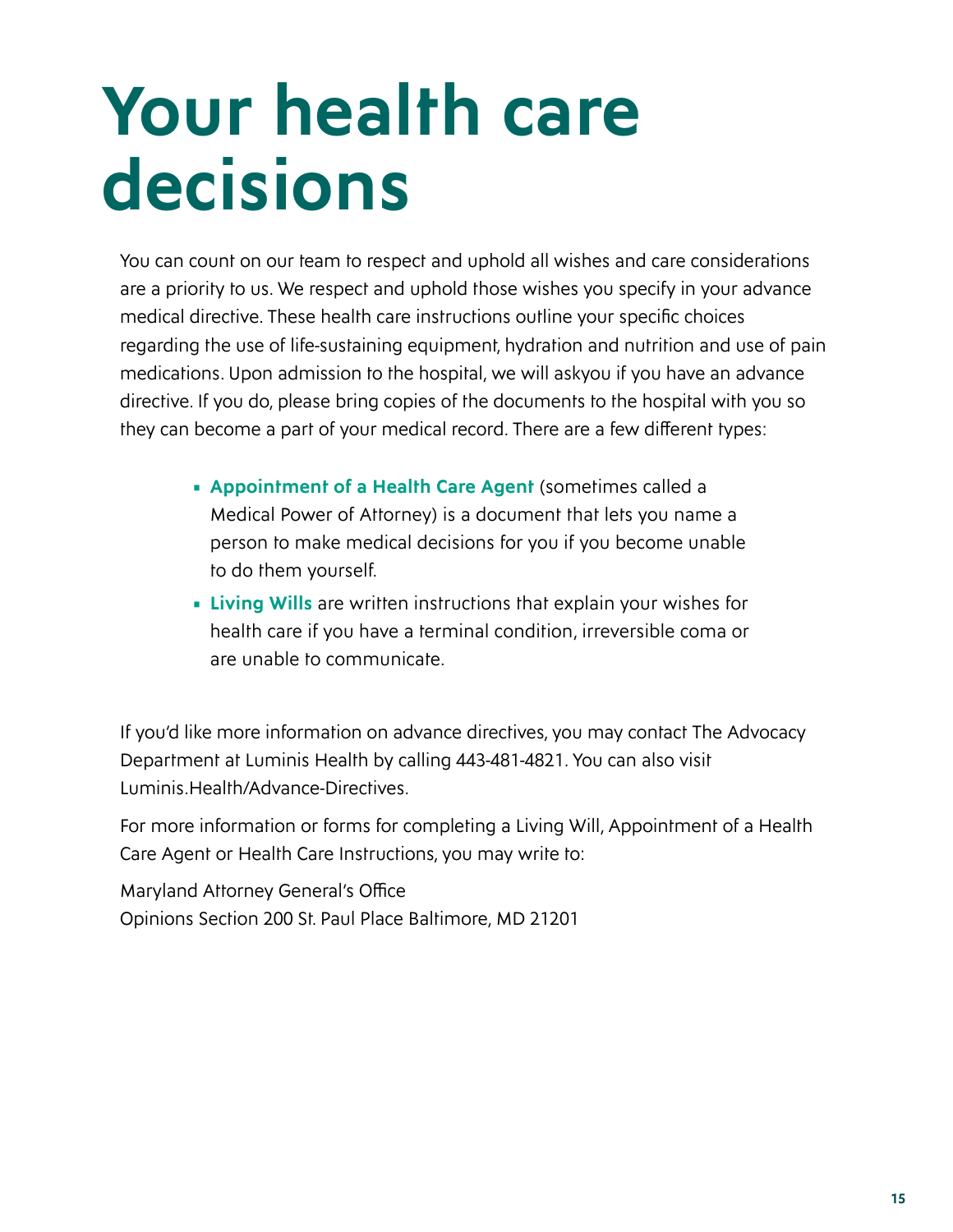## **Managing medications**

Understanding and managing the medications you take are important as you get ready for surgery. Here are a few suggestions:

**1. Stop medications that increase bleeding:** Some anti-inflammatory medications may cause increased bleeding. Seven to 10 days before surgery, stop all anti-inflammatory medications such as:

- Advil
- Mobic
- Aleve Motrin
- Diclofenac Multivitamins
- Glucosamine Naproxen
	- Vitamin E
- Herbal **Supplements**
- Relafen
- Ibuprofen
- 

**2. Contact your prescribing physician:** If you are on any of the following medications, please contact your prescribing physician for special instructions on stopping the medication.

- Aspirin
- Pradaxa
- Coumadin Xarelto
- 
- Eliquis

**3. Fill out the medication list:** It's important for your care team to know what medications you are taking. Fill out this medication list three weeks before surgery. Bring this list to appointments so you can reference your complete medication list with your nurse or doctor.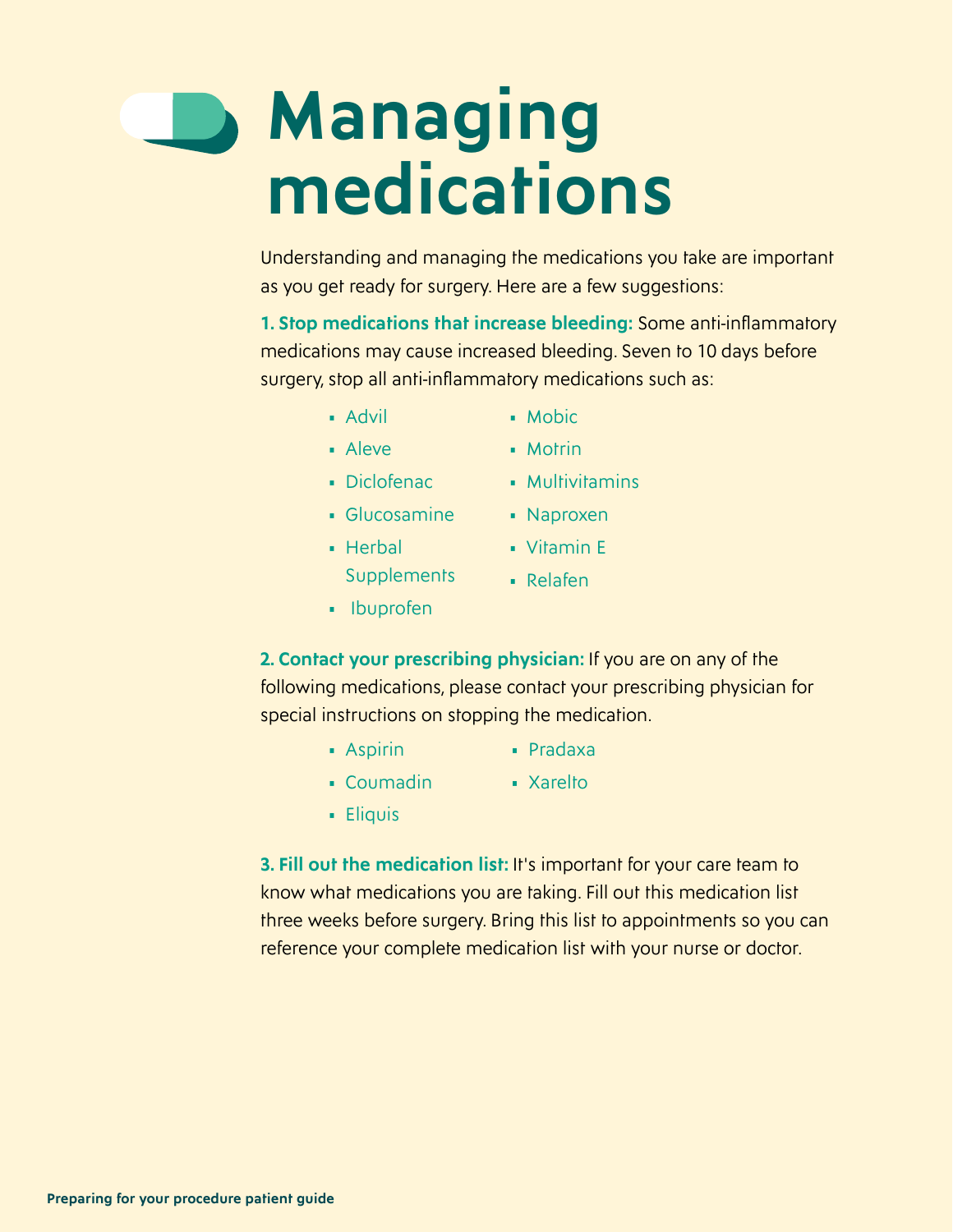# **Medication list**

**!**

Use this convenient checklist to ensure you don't miss any details. Bring it to all of your appointments and on surgery day. This chart will help you create a list. Complete it three weeks before surgery and bring it with you to appointments. Keep this with you when the prep nurse calls to write further instruction from them here.

| <b>Name of</b><br><b>Medicine</b> | Dose<br>(Mg) | <b>Frequency</b> | Reason for<br>taking | STOP taking morning<br>(AM) before surgery | TAKE afternoon (PM)<br>before surgery                                                   | TAKE morning (AM)<br>of surgery                                                                                                 |
|-----------------------------------|--------------|------------------|----------------------|--------------------------------------------|-----------------------------------------------------------------------------------------|---------------------------------------------------------------------------------------------------------------------------------|
|                                   |              |                  |                      | __DATE________                             | $\begin{array}{ c c c }\n\hline\n\text{DATE}\hspace{.2cm} & \hspace{.2cm}\n\end{array}$ | DATE__<br><b>Contract Contract Contract Contract Contract Contract Contract Contract Contract Contract Contract Contract Co</b> |
|                                   |              |                  |                      |                                            |                                                                                         |                                                                                                                                 |
|                                   |              |                  |                      |                                            |                                                                                         |                                                                                                                                 |
|                                   |              |                  |                      |                                            |                                                                                         |                                                                                                                                 |
|                                   |              |                  |                      |                                            |                                                                                         |                                                                                                                                 |
|                                   |              |                  |                      |                                            |                                                                                         |                                                                                                                                 |
|                                   |              |                  |                      |                                            |                                                                                         |                                                                                                                                 |
|                                   |              |                  |                      |                                            |                                                                                         |                                                                                                                                 |
|                                   |              |                  |                      |                                            |                                                                                         |                                                                                                                                 |
|                                   |              |                  |                      |                                            |                                                                                         |                                                                                                                                 |
|                                   |              |                  |                      |                                            |                                                                                         |                                                                                                                                 |
|                                   |              |                  |                      |                                            |                                                                                         |                                                                                                                                 |
|                                   |              |                  |                      |                                            |                                                                                         |                                                                                                                                 |
|                                   |              |                  |                      |                                            |                                                                                         |                                                                                                                                 |
|                                   |              |                  |                      |                                            |                                                                                         |                                                                                                                                 |
|                                   |              |                  |                      |                                            |                                                                                         |                                                                                                                                 |
|                                   |              |                  |                      |                                            |                                                                                         |                                                                                                                                 |
|                                   |              |                  |                      |                                            |                                                                                         |                                                                                                                                 |
|                                   |              |                  |                      |                                            |                                                                                         |                                                                                                                                 |
|                                   |              |                  |                      |                                            |                                                                                         |                                                                                                                                 |
|                                   |              |                  |                      |                                            |                                                                                         |                                                                                                                                 |
|                                   |              |                  |                      |                                            |                                                                                         |                                                                                                                                 |
|                                   |              |                  |                      |                                            |                                                                                         |                                                                                                                                 |
|                                   |              |                  |                      |                                            |                                                                                         |                                                                                                                                 |
|                                   |              |                  |                      |                                            |                                                                                         |                                                                                                                                 |
|                                   |              |                  |                      |                                            |                                                                                         |                                                                                                                                 |
|                                   |              |                  |                      |                                            |                                                                                         |                                                                                                                                 |
|                                   |              |                  |                      |                                            |                                                                                         |                                                                                                                                 |
|                                   |              |                  |                      |                                            |                                                                                         |                                                                                                                                 |
|                                   |              |                  |                      |                                            |                                                                                         |                                                                                                                                 |
|                                   |              |                  |                      |                                            |                                                                                         |                                                                                                                                 |
|                                   |              |                  |                      |                                            |                                                                                         |                                                                                                                                 |
|                                   |              |                  |                      |                                            |                                                                                         |                                                                                                                                 |
|                                   |              |                  |                      |                                            |                                                                                         |                                                                                                                                 |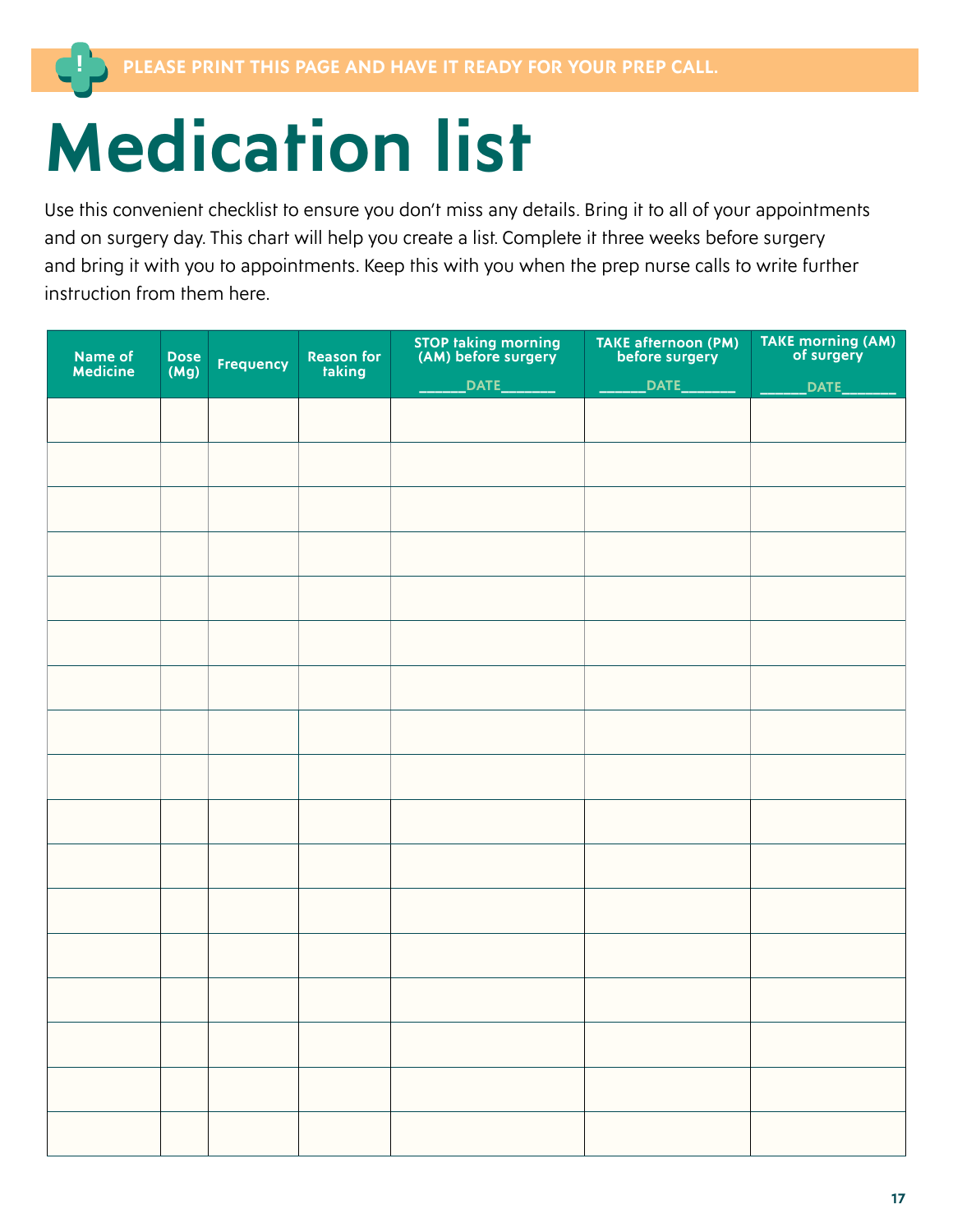# **Anesthesia and you**

Anesthesia keeps you comfortable before, during and after your surgery. Your anesthesiologist is responsible for your safety and wellbeing before, during and immediately after your surgery. We assign most patients an anesthesiologist. You may choose one based on personal preference or insurance considerations. Please contact your insurance company for guidance. Submit requests for specific anesthesiologists in advance through your surgeon's office. This will help the doctors coordinate schedules.

**Before surgery:** You will meet your anesthesiologist to discuss the most appropriate anesthetic plan. The type of anesthesia you receive is based on your surgical procedure, your preference, your surgeon's preference and the results of the anesthesiologist's evaluation of your medical history.

They don't happen often, but complications or side effects can occur with anesthesia, even when the anesthesiologist takes special precautions to avoid them. Your anesthesiologist will discuss the risks and benefits associated with your anesthetic options.

**Day of Surgery:** On the day of your surgery, your anesthesiologist will review all your health information to evaluate your general health, including your medical history, laboratory results and current medications. Armed with this information, the anesthesiologist will decide the type of anesthesia best suited for you.

During this time, your anesthesiologist will also answer any questions for you and your family.

You will also meet your surgical nurses. They will start intravenous (IV) fluids, and if necessary, may give certain medications. Once in the operating room, your care team will attach devices, such as a blood pressure cuff and EKG to monitor your vital signs. At this point, you'll be ready for anesthesia.

**During surgery:** In the operating room, your anesthesiologist monitors and manages your vital functions, including heart rate and rhythm, blood pressure, body temperature and breathing. The anesthesiologist is also responsible for fluid and blood replacement, when necessary.

**After Surgery:** After surgery, we take you to the Post Anesthesia Care Unit (PACU), where specially trained nurses watch you closely. Here, we observe your breathing and heart functions closely and may give you extra oxygen. An anesthesiologist is available to provide care as needed for your safe recovery.

Luminis Health contracts with Anesthesia Company, LLC, you will receive a separate bill from them. If you have questions about anesthesia insurance coverage contact: Anesthesia Company, LLC at 410-280-2260.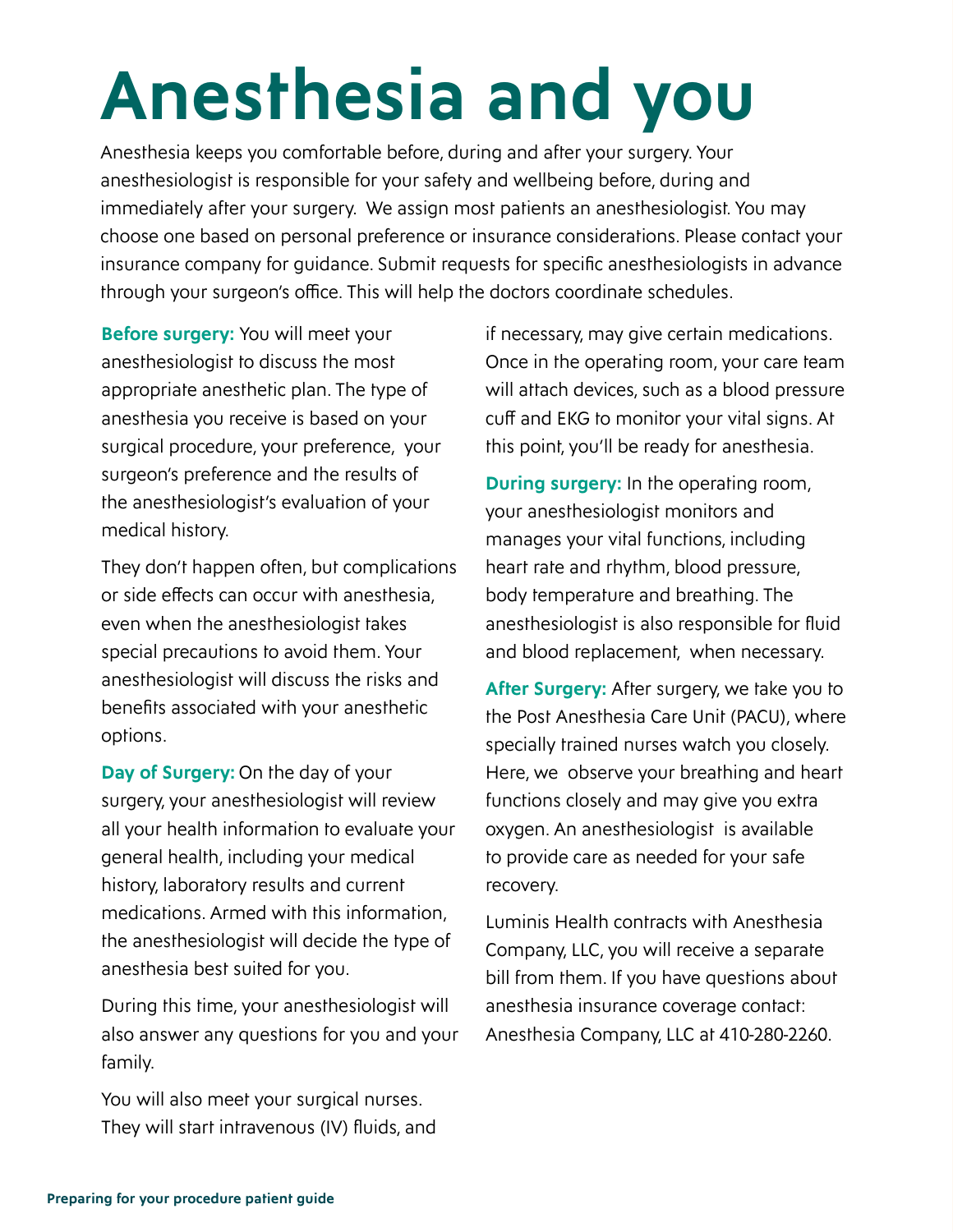## **We're here to care for you**

You'll be surrounded by a team of experienced and caring professionals when you're in our care. Each one of us has a unique role and responsibility in your care before, during and after.

### **Care team**

#### **Advanced Practice Practitioners:**

These may include nurse practitioners (NP) and physician assistants (PA) who examine you, assist with the surgical procedures, monitor your progress and recovery, and provide treatment in collaboration with our physician team

**Anesthesiologist:** A doctor specially trained to provide close monitoring and support measures and to keep you asleep and comfortable during your operation

#### **Certified Nurse Anesthetist**

**(CRNA):** An advanced practice nurse specially trained to provide life support measures and to keep you comfortable during your operation

**Clinical Pharmacist:** A doctor of pharmacy who works closely with your doctors and nurses to ensure medications ordered for you are safe and effective while you're in the hospital

**Dietitian:** A person who can explain and offer suggestions to improve your diet and nutrition

#### **Occupational Therapist:** A

person who evaluates, assists and implements daily living activities, like bathing, shaving and household activities; makes recommendations for rehabilitation services

**Patient Care Technician:** The caregiver who assists you with morning care, showers and other basic care

**Physical Therapist:** A person who evaluates, assists and implements activities, like walking and strengthening exercises; makes recommendations for rehabilitation services

**Registered Nurse:** A nurse on our cardiology team who has specialized cardiac training, administers medications and monitors your progress

**Social Worker or Case Manager (Nurse):** A person with special training in your home care needs and issues surrounding leaving the hospital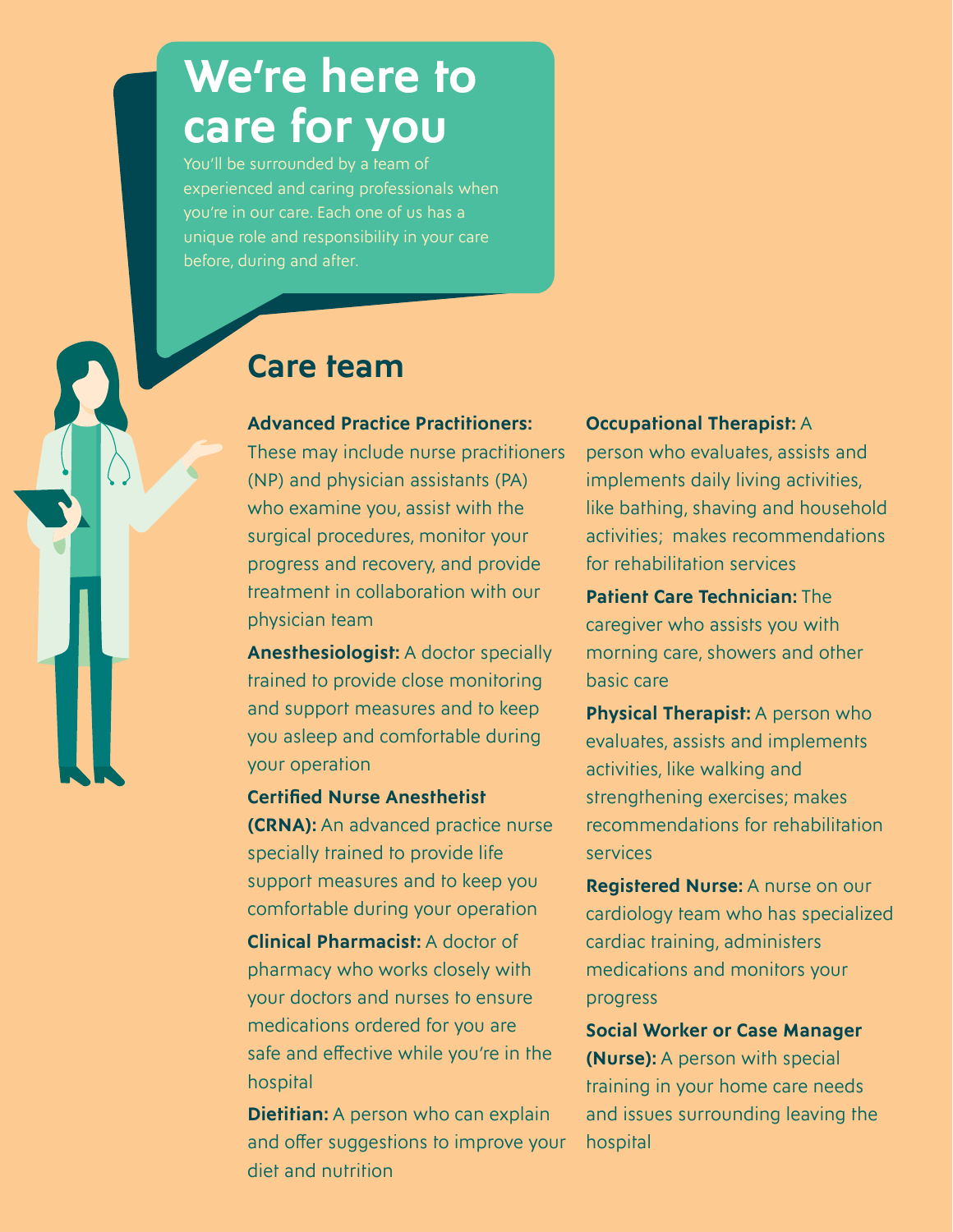# **1 week before surgery**

You must stop shaving any area near your surgical site five days before surgery. We'll give you specific instructions on how to prepare your surgical sites before your procedure.

1-2 days before we'll also remind you which medications to take (or not) before surgery. Have your medication and medical history lists prepared and readily available to discuss with the prep team when they call.

Take the time before your surgery to shop for these items you may need after your surgery.

- Thermometer
- Ice pack if needed
- needed:

• Extra Items, if

- Saltine crackers
	- Ginger ale
- SeneKot-S stool softener with stimulate (generic okay)
- Disposable bath wipes

**5**

**1 business day before**

**5 days** 

**before**

The prep team will call you one business day before your surgery between 2 and 5 pm to tell you when you should arrive (typically two to three hours before surgery). If you miss the call, you may call 443-481-1800 if your surgery will take place in the Hospital Pavilion North or Hospital Pavilion South. Call 443-481-5700 if your surgery will be in Edwards Pavilion.

**Night before**

You must stop eating at midnight prior to your surgery (except clear liquids). Please read and follow all the guidelines found in this booklet and that were provided by your surgical team.

Remove all jewelry, including piercings. Makes sure to leave valuables at home. Have your ID and insurance card, advance directives ready to take with you to the hospital.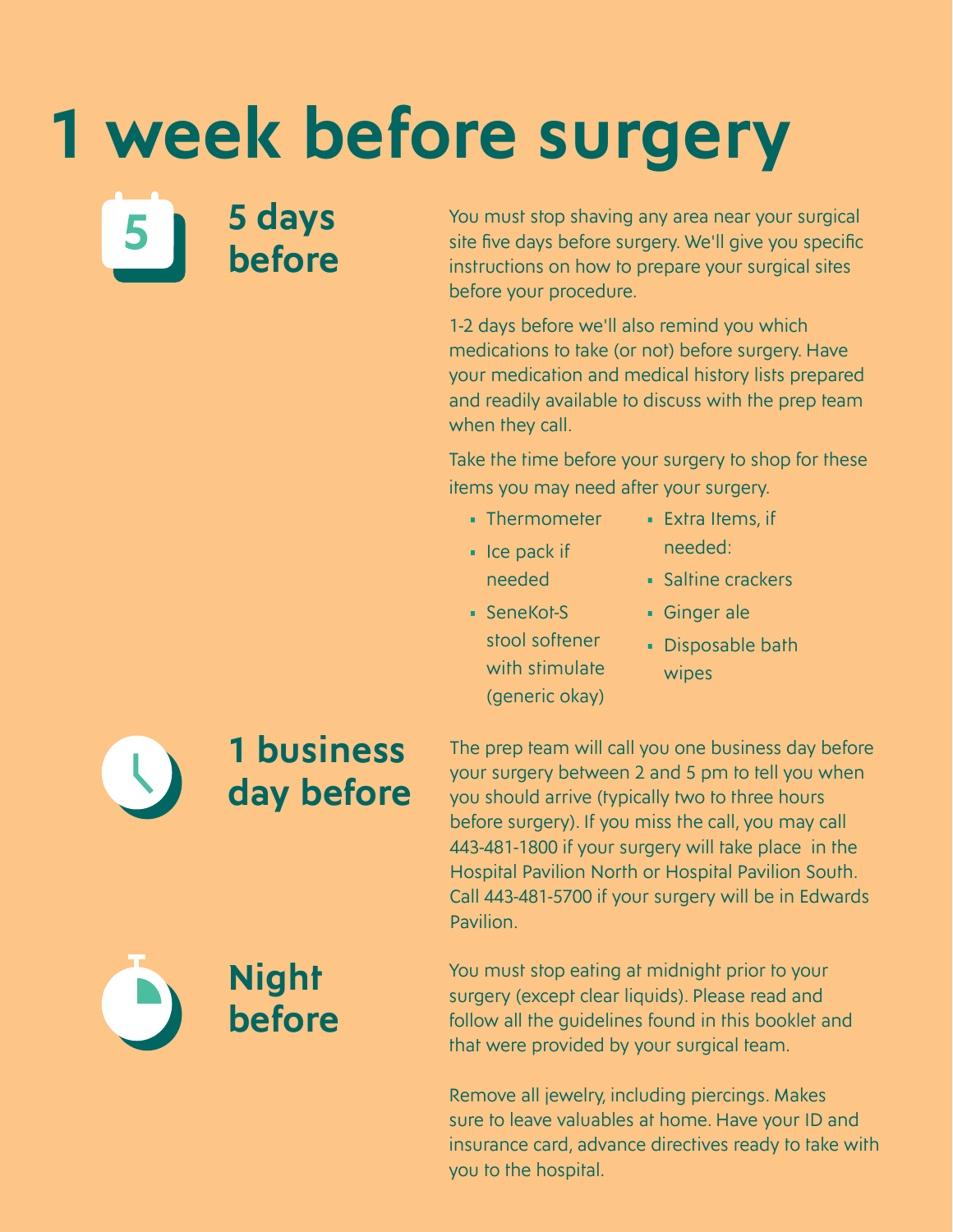## **Pre-surgery fasting guidelines**

### **When should you stop eating and drinking before surgery?**

Stop eating everything at midnight prior to your surgery except clear liquids. No food. No gum. No mints. No candy. No coffee. No alcohol. If directed, you may take your morning medications with a small sip of water.



### **\*EXCEPTIONS: ALWAYS FOLLOW SPECIFIC INSTRUCTIONS FROM YOUR**

**SURGEON.** If you have end-stage kidney disease, achalasia (difficulty) swallowing), gastroparesis (slow stomach emptying), severe GERD (acid reflux) or a history of gastric bypass surgery, then all drinking must stop at midnight.

**PLEASE NOTE:** It's extremely important to follow the above instructions. If you don't follow the instructions, your surgery may be delayed or canceled.

**For PREP questions or fasting guidelines, please call the PREP charge nurse at 443-481-3920.**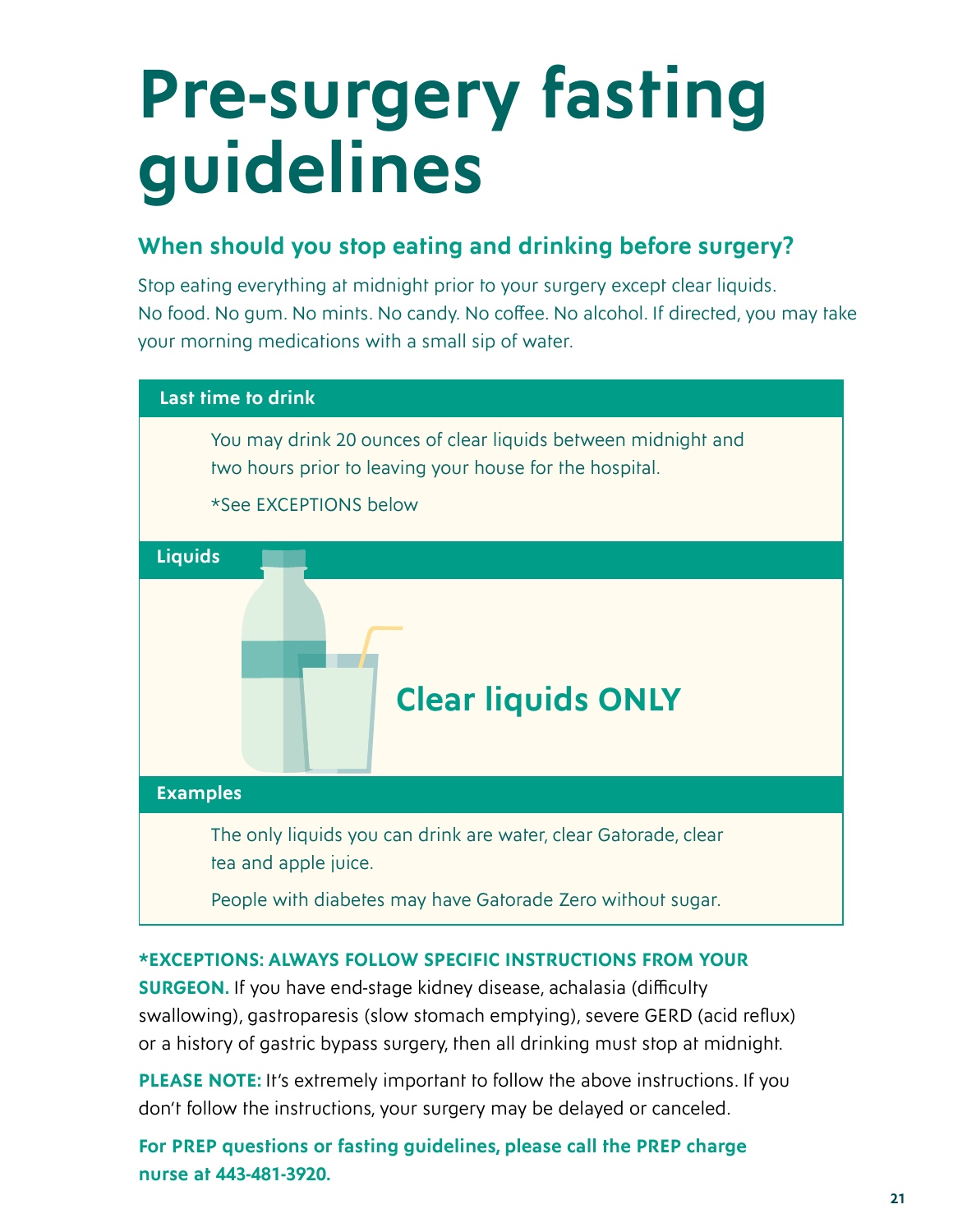# **Day of surgery**

### **You've got this. Please remember to:**

- Leave jewelry, valuables, cash and weapons at home. Avoid wearing makeup or lotion before your procedure.
- If you are using chlorhexidine cloths, do not shower the morning of your surgery.

### **Bring the following with you:**

• Copy of advance directives, which you must print from

### **<Luminis.Health/Advance-Directive>**

- CPAP machine, if needed
- Insulin pump, pain pump controls or ID card for implantable defibrillator if needed
- Eyeglasses, hearing aids and dentures (these may not be worn to surgery)
- Insurance card, driver's license or photo ID, COVID Vaccination card
- List of medications, dose and frequency
- Two caregivers who have no symptoms or signs of any illness
- This Surgery Guide
- Personal hygiene items
- Loose-fitting clothing to wear when discharged

### **Your arrival and parking:**

Please allow plenty of time to drive to the hospital and park. If you're already in the hospital, your caregiver should arrive two hours before your scheduled surgery. Make sure you know the name of the Pavilion where your surgery will take place. Use the map on page 4 for location references.

- **• Hospital Pavilion South** parking is in Garage A. After entering the building, continue down the hallway to a bank of elevators on your right. Take the elevator to the second floor and check in at the front desk at the Hospital Pavilion South procedural waiting area on the second floor.
- **• Hospital Pavilion North** parking is in Garage C. The information desk will direct you down the hall to the elevator bank. Take the elevator to the second floor and check in at the front desk at the Hospital Pavilion North surgical waiting area.
- **• Edwards Pavilion** parking is in Garage C. Enter the building and continue to the right towards the Clatanoff Pavilion Walk through the Clatanoff Pavilion to check in at the front desk at the Edwards Pavilion surgical waiting area.

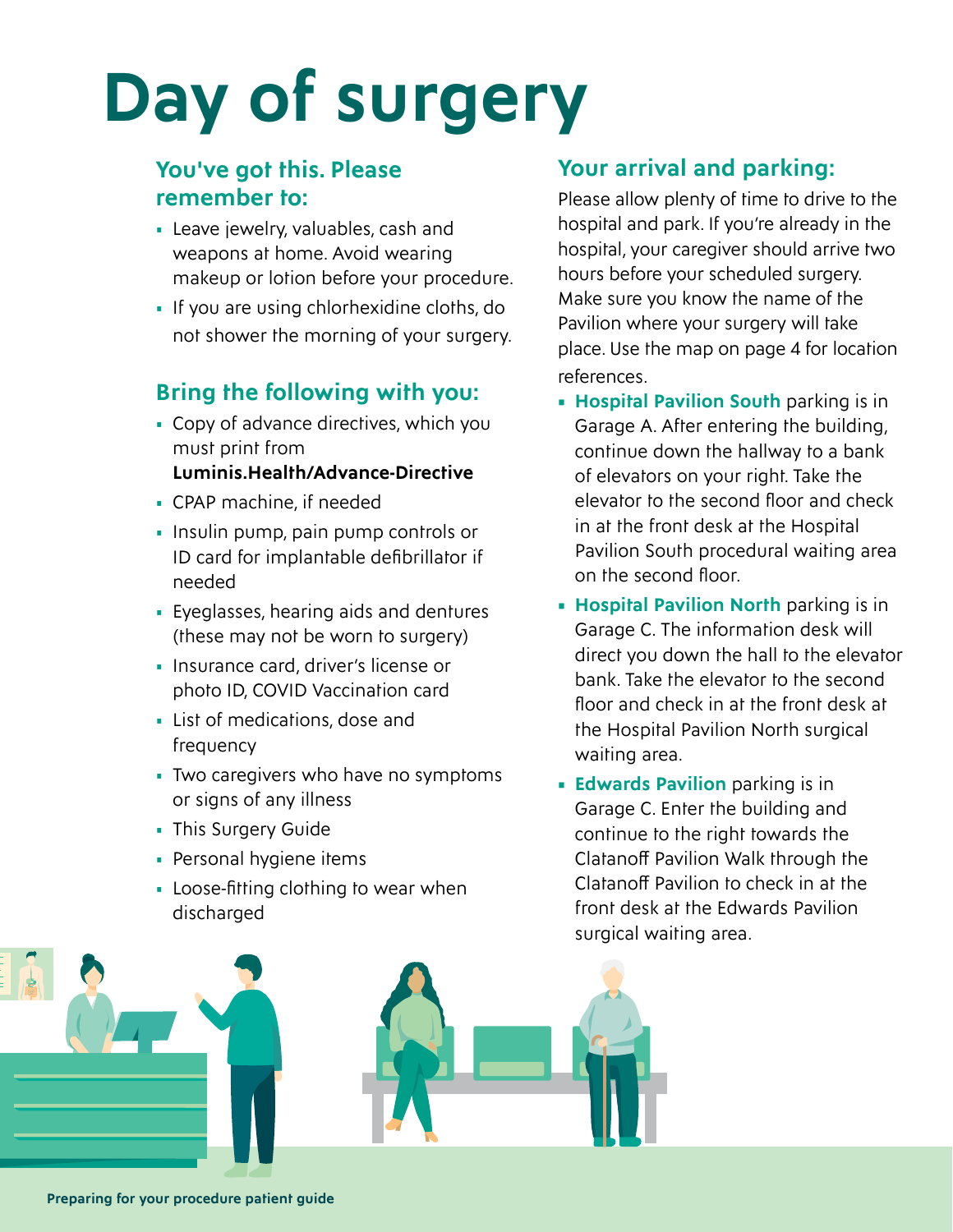### **Registering for your procedure**

A customer service representative will complete your registration. They will provide waiting room instructions and our Post-Anesthesia Unit guidelines, as well as information about how to follow our electronic status board color codes. Once you are registered, you'll remain in the lobby until we call your name.

### **Pre-operative care**

When ready, we take you to the preoperative area to be prepped for surgery. The nurse reviews your history, starts any needed IVs and takes any necessary labs. You'll also likely receive antibiotics and other medications, as needed, once we start your IV. Your team will also complete necessary safety checks. Once you're prepped for surgery, your caregiver is allowed to wait with you.

### **Surgery begins**

After you're prepared for surgery and your surgical team has completed all safety checks, we will move you to the operating room. The OR nurse will help position you safely on the operating table and give you a warm blanket. During your procedure, your nurse may provide updates to your family or caregivers

through the patient advocate in the surgical services waiting area.



### **Reducing your risk of infection**

**Risk factors:** Many things can increase your risk of infection after surgery, including:

- Previous infections in wounds in other areas.
- Repeat or revision surgeries.
- Being overweight.
- Diabetes and high blood sugar.
- Smoking.
- Steroid use, including Prednisone.
- Close contact with others with skin infections.
- Infections at other sites (such as dental infections, chronic sinusitis, upper respiratory infections, rheumatoid arthritis, history of MRSA infection or colonization).

**Take precautions:** Any existing infection can be dangerous when you're having surgery.

- Please inform your primary care physician and surgeon of any acute illnesses within 24-48 hours prior to surgery. Including things such as fever, cough, congestion and rashes.
- Do not shave the body part where your operation will occur five days before surgery.
- Maintain a normal blood sugar level before and after surgery if you have diabetes.
- Wash your hands thoroughly before and after dressing changes.
- Keep your wound clean, dry and covered.
- Use Mupirocin as directed.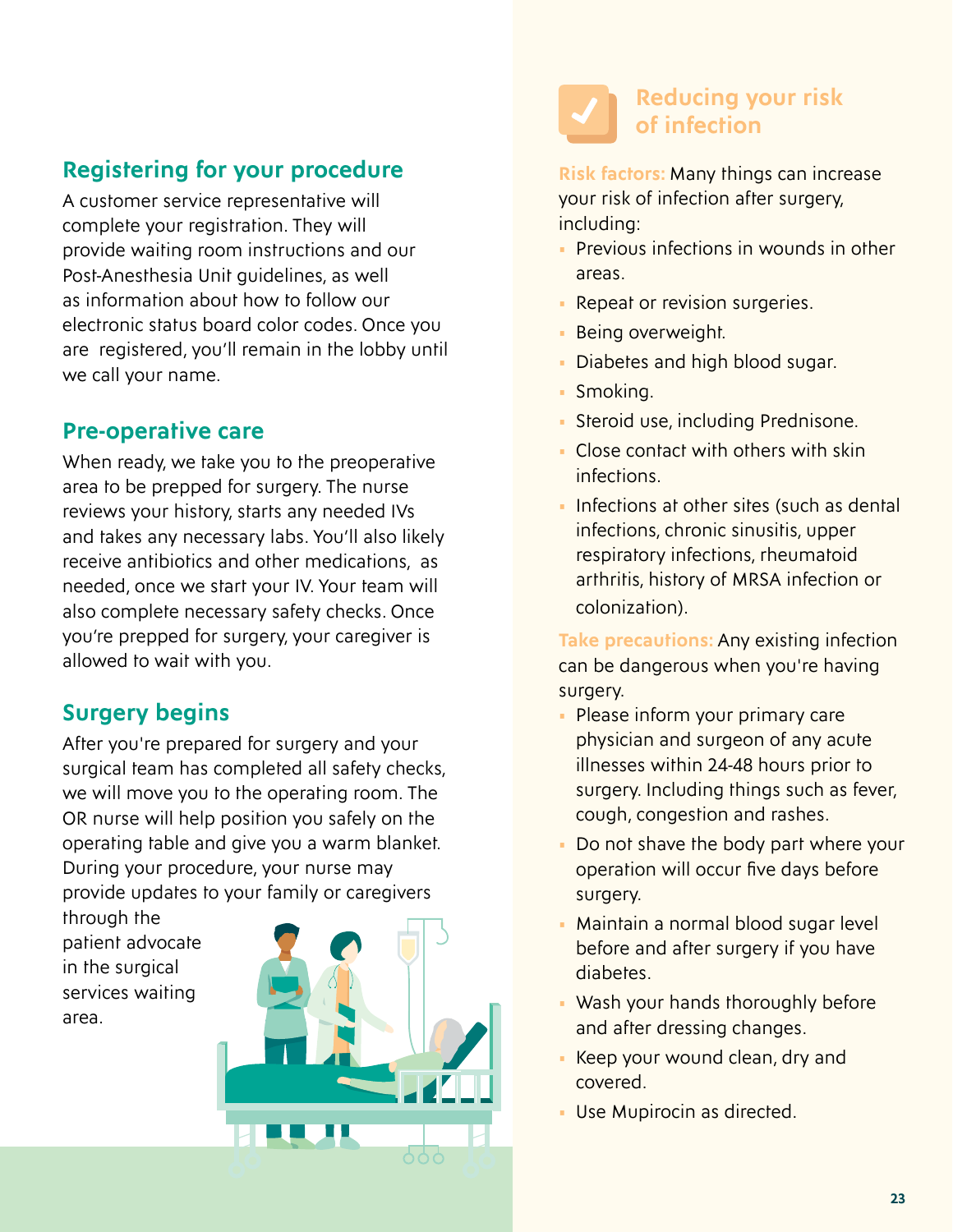## **3 Your road to recovery**

Healing is a journey. It begins in the post anesthesia care unit and continues through your hospital stay and discharge. We'll guide you on that journey and help you move forward with confidence.

| Your surgery journey          | 25 <sub>1</sub> |
|-------------------------------|-----------------|
| Discharge and going home      | 26              |
| <b>Getting back to living</b> | 28              |
| <b>Managing pain</b>          | 30              |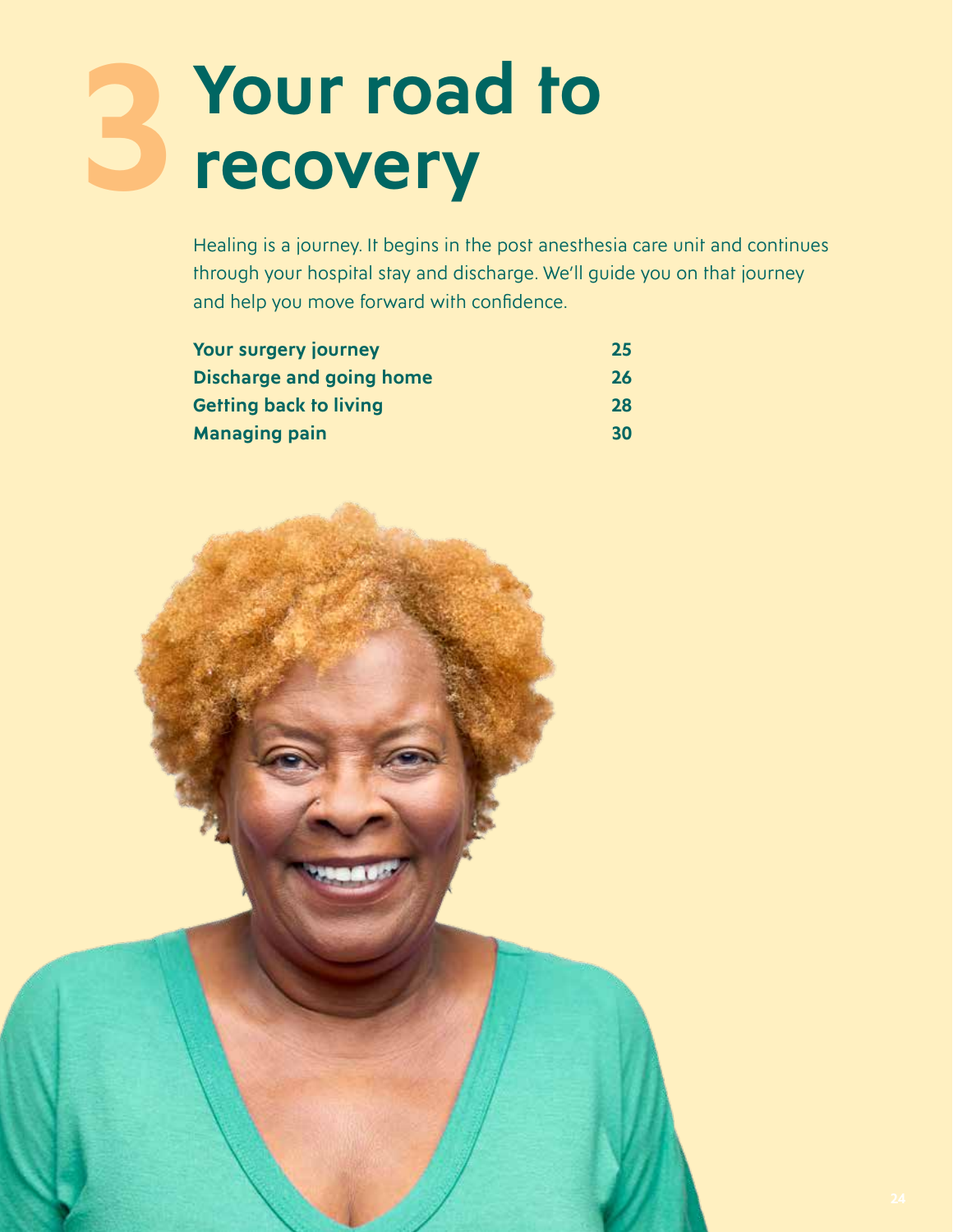# **Your surgery journey**

## **Immediately post-op**

After surgery, you'll stay in the Post-Anesthesia Care Unit (PACU) as you wake up from anesthesia. Please refer to the PACU visitation policy guidelines form you were given during registration for details. The length of time you spend in the PACU depends on the type of surgery or procedure you had and the type of anesthesia you received. When you're ready, we'll transfer you from the PACU to an outpatient or inpatient bed.

### **Rest, heal and recover**

While you're in the PACU your anesthesiologist and surgeon and specialized registered nurses care for and observe you as you wake up from your anesthetic. Your care team will monitor your pain and vital signs, focusing on your comfort and safety needs including:

**Activity:** Depending on your procedure our physical therapy and occupational therapy team will see you throughout your stay to assist you in regaining your strength and independence, and help with discharge planning.

**Medications:** Your nurses and surgical team will manage your medications to help you recover safely.

**Pain management:** No matter the time, please tell us if you're in pain. Managing your pain helps you rest and heal, and makes it possible to have a better hospital stay. We will partner with you to manage your pain and do everything we can to give you a safe and comfortable recovery.

There are many kinds of pain medication available, and we may need to try different combinations. We can give you medication on a preset schedule or as-needed. Your nurse will help you decide what's best for you and your situation. If you are staying overnight a nurse will work with you on managing your pain while you sleep.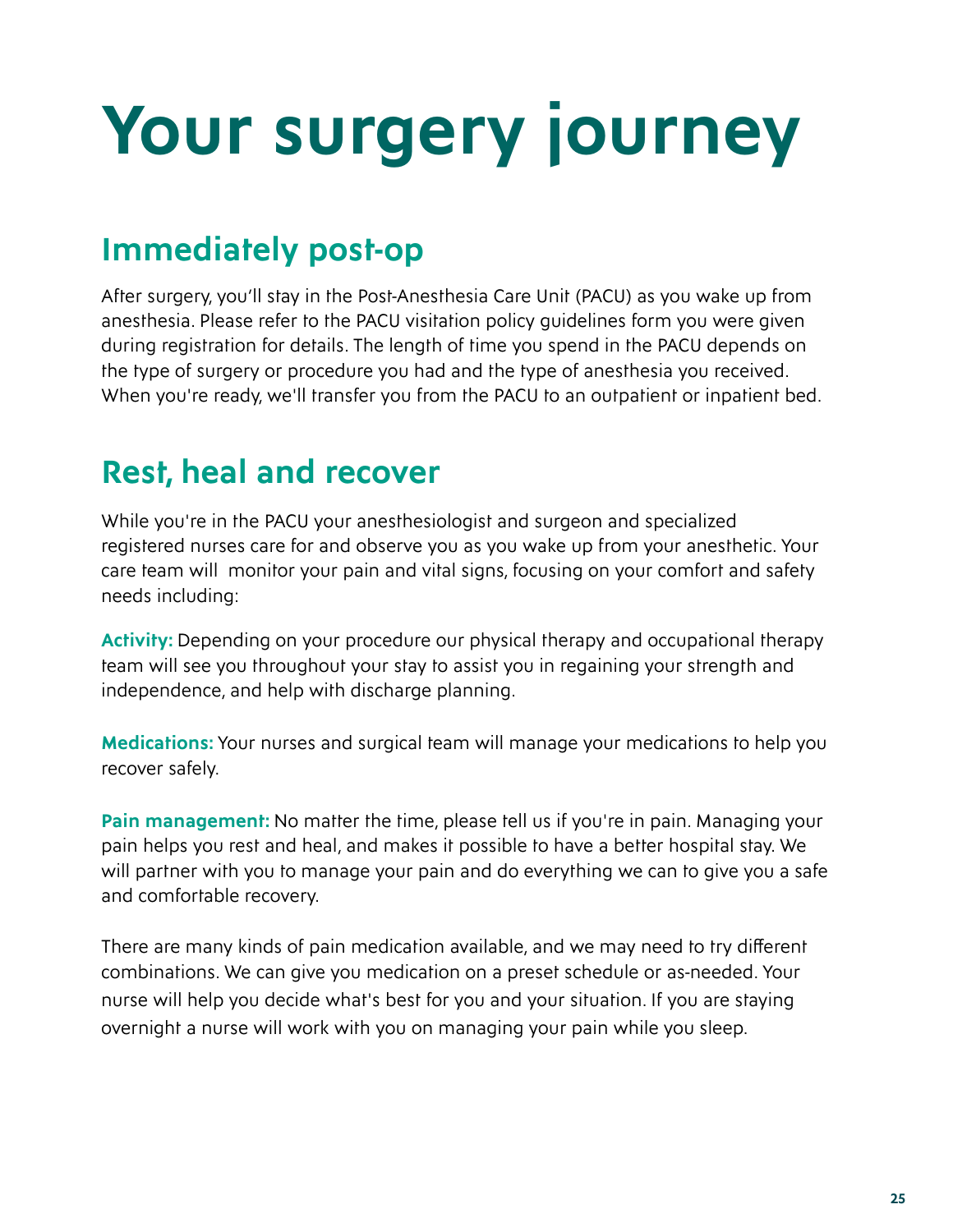# **Discharge and going home**

There are benefits to going home early. Returning to a comfortable environment and getting back to your normal daily routine promote a faster recovery.

Your surgeon and medical team determine when you're able to leave the hospital. You must be medically stable and meet all your goals.

Your nurse will discuss your medications and home care instructions with you and your caregiver prior to discharge.

We must know you can safely perform specific tasks before we discharge you. We also want to make sure:

- Your pain is tolerable.
- Nausea and vomiting are controlled.
- Lab values are normal.
- Vital signs (blood pressure, heart rate, oxygen) are stable.
- A safe discharge plan is in place.

We're here for you. To answer your questions. To ease your fears. To rally around you on your way to a strong recovery. Even when you go home—from the hospital, an appointment or therapy session know we're always just a phone call away.

*Surgeon's phone number*

## **Discharge checklist**

#### **Do you know how to:**

- Take your medication?
- Prevent infections?
- Manage your pain?

### **Does your caregiver know how to:**

- Change your dressing?
- Identify signs and symptoms of infection?
- Follow exercise instructions given by your surgeon?

### **Going home safely:**

- Ask someone responsible to drive you. You may not take a taxi or other driving service home unless accompanied by a responsible adult.
- Travel in a vehicle with easy entry and exit.
- Place a plastic bag over the seat to make it easier to "slide" into a comfortable position.
- Make sure you have written instructions concerning your medications, activity and diet.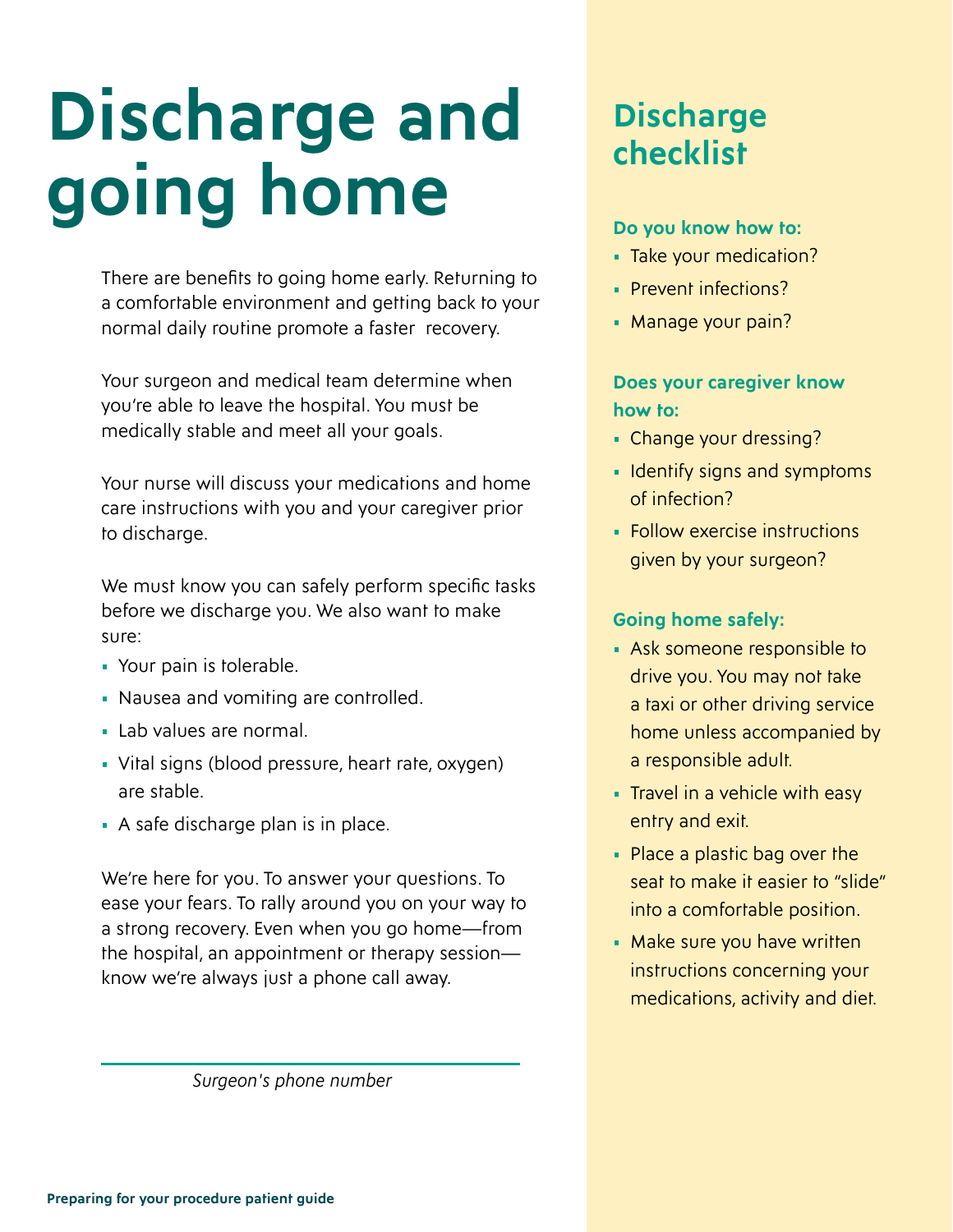

### **Incision care**

It's essential to wash your hands well when tending to your incisions. Most times, incisions are closed with dissolvable sutures and sealed with Dermabond glue. If Steri-Strips (surgical tape) are in place, you may remove them after a week if they haven't fallen off on their own. If you went home with drains, you may cover them with plain gauze and tape. Change them at least daily unless they become saturated and you need to change them more often. Once your incision stops leaking, leave it open to air.



## **When to call your doctor**

Please call your surgical team if you experience any of the following:

- Extreme fatigue
- Elevated temperature above 101 degrees F (38 degrees C), twice within 24 hours
- Pain in your calf that becomes worse with movement a few weeks after surgery
- Persistent bleeding or oozing from your incisions
- Sharp pain when you take a breath
- Skin rash
- Swelling in your ankles or leg pain
- Urinary tract infection: frequency, burning, or blood with urination

There are times when patients need to be readmitted to the hospital. If this is the case for you, we prefer you to come here to continue your care. But if you do visit another hospital, please let your care team here know. We can work with other providers to ensure everyone is up to date on the care you've received.



### **When to call 911 or go to the ER**

Please call 911 or go to the emergency room if you experience any of the following:

- Bright red stools
- Bright red blood
- Fainting spells
- Heart rate is more than 150 beats per minute with shortness of breath
- Severe abdominal pain
- Severe chest pain
- Shortness of breath that isn't relieved with rest
- Sudden numbness or weakness in arms or legs
- Sudden severe headache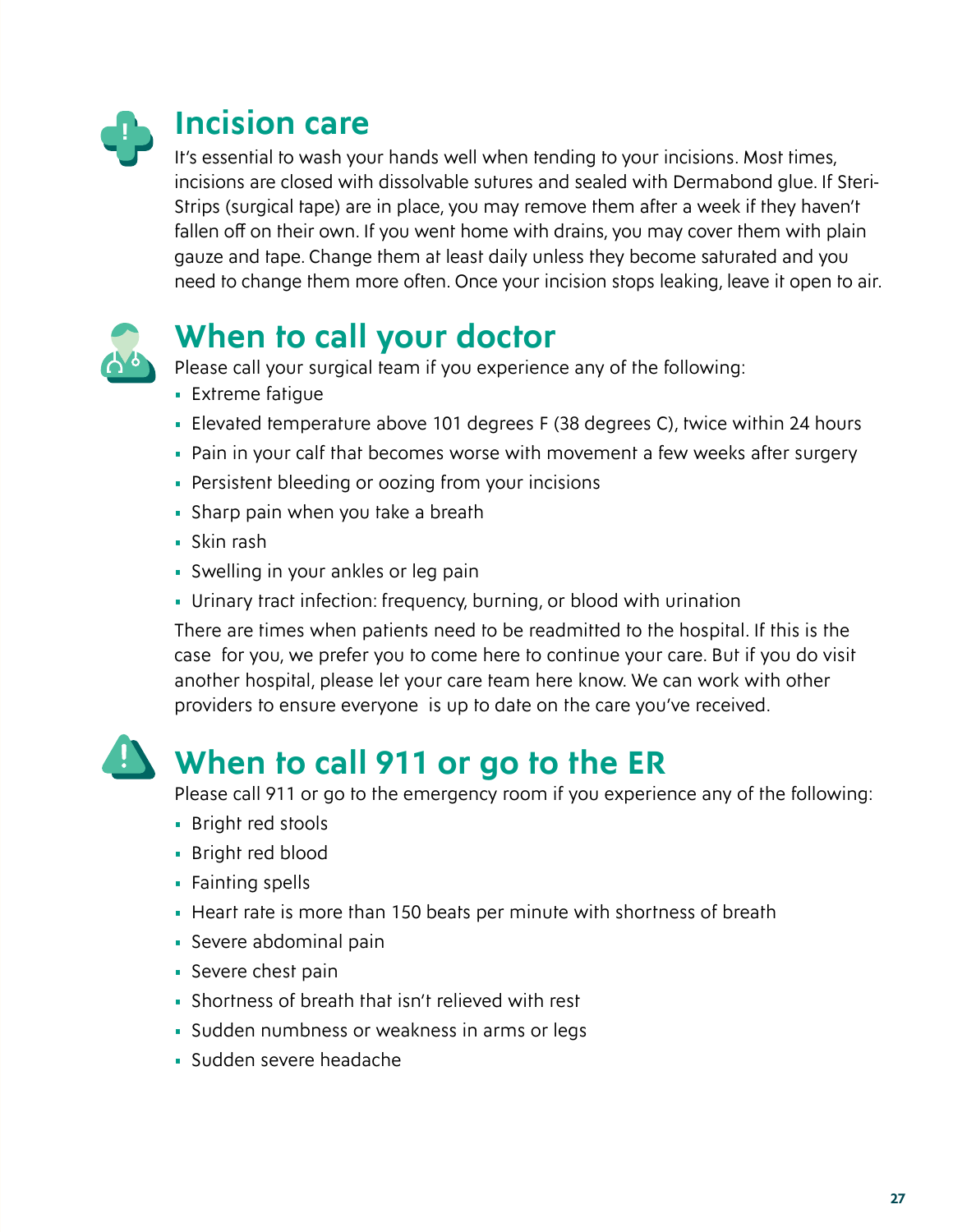# **Getting back to living**

Everyone recovers at different rates, but most people need about six -to -eight weeks of healing before they can return to a normal routine. You'll gradually grow stronger, but you're likely to have both good and challenging days. Take things slowly and rest when you get tired. Once you're home from the hospital, follow all of your surgeon's instructions for the best possible outcome.

**Home care:** Depending on your surgery or procedure, as well as your recovery process, you may need help for the first week or two. Plan for family or friends to be available to help you. Simple tasks at home, such as laundry, yard work and cooking, may be difficult to do while you're healing. Try to do what you can before surgery, or ask friends and family for help. Doing too much, too soon will set back your healing.

**Changes to your diet:** It's not unusual to experience poor appetite after surgery, but your desire to eat solid foods will return. Be sure you drink plenty of fluids to avoid becoming dehydrated. If you're nauseous, ask your doctor for anti-nausea medications and take them with food. A healthy diet that includes foods low in sodium, cholesterol and saturated fats supports your recovery. So does eating smaller, more frequent meals. If you have a poor appetite, consider supplemental drinks like Ensure, Boost or Glucerna, which is lower in sugar. It's also important to keep your blood sugars within a normal range of 80-150. Elevated blood sugars delay wound healing and can increase your risk of infection.

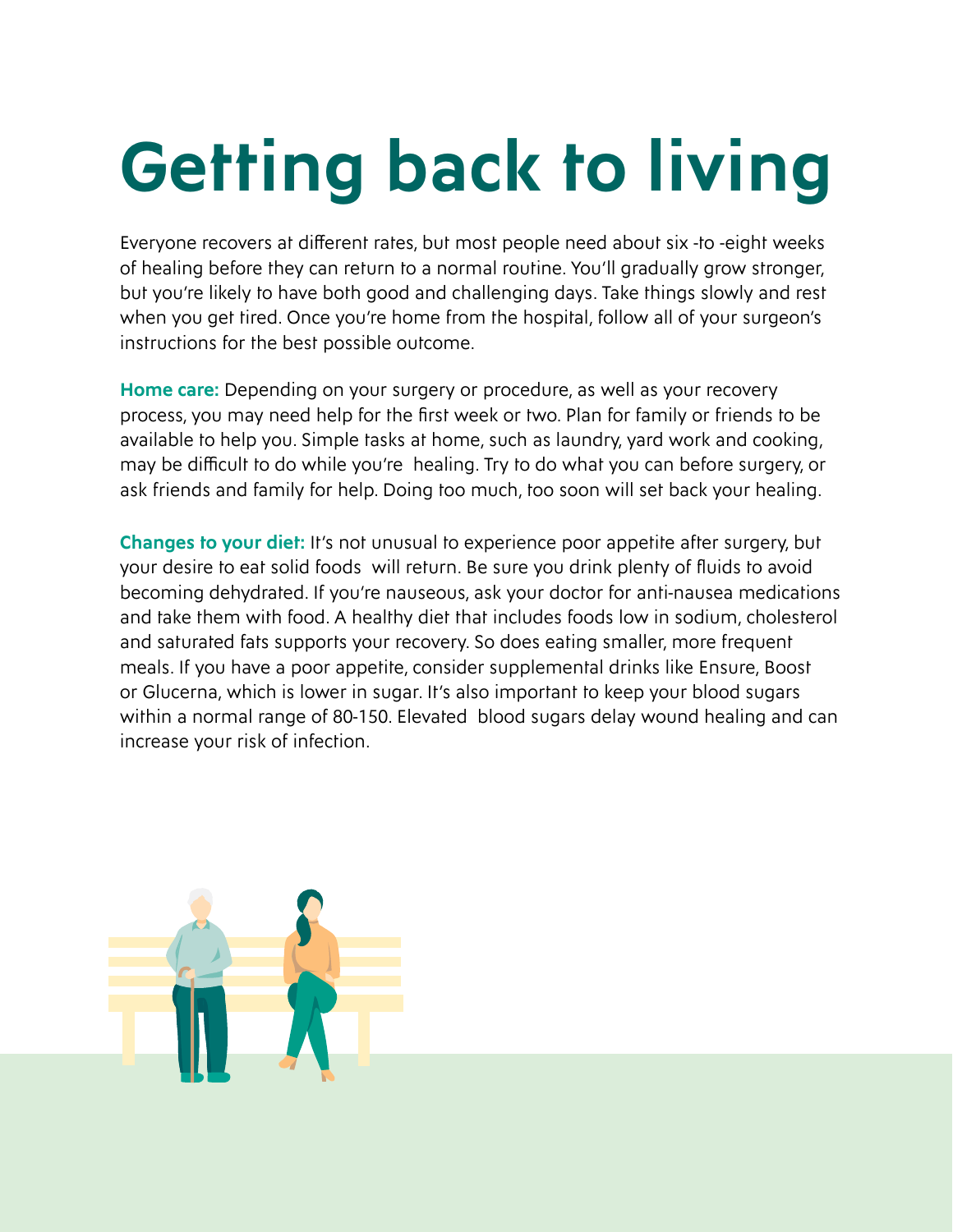**Activity:** Activity restrictions depend on your surgery or procedure. Consult with your surgeon or therapist before you return to activities, including driving. You must be off all narcotic pain medication before you can safely operate a vehicle.

Be sure you get up and move often. Walk three to four times per day. Activity promotes healing and reduces your risk of getting pneumonia after surgery. It's also important to cough and do deep breathing exercis es to clear mucus in your lungs.

Maintain a normal routine, but please avoid heavy lifting. Between activities, be sure to rest with your legs elevated at heart level.

**Sleeping:** For a while, you may have difficulty sleeping. This is normal and should improve. Do not take a sleeping pill unless you check with your doctor's office. You may need more rest than usual as you heal.

**Toileting:** Be aware that if you're taking opioid pain medication you may experience constipation. As directed, it can be helpful to use stool softeners or laxatives. Stay well hydrated and walk frequently.

**Follow-up care:** At the time of your discharge, you'll be receive discharge instructions specific to your surgery. The timing for your first doctor visit after surgery will depend on your procedure and condition. The frequency of follow-up visits and therapy depends on your progress.

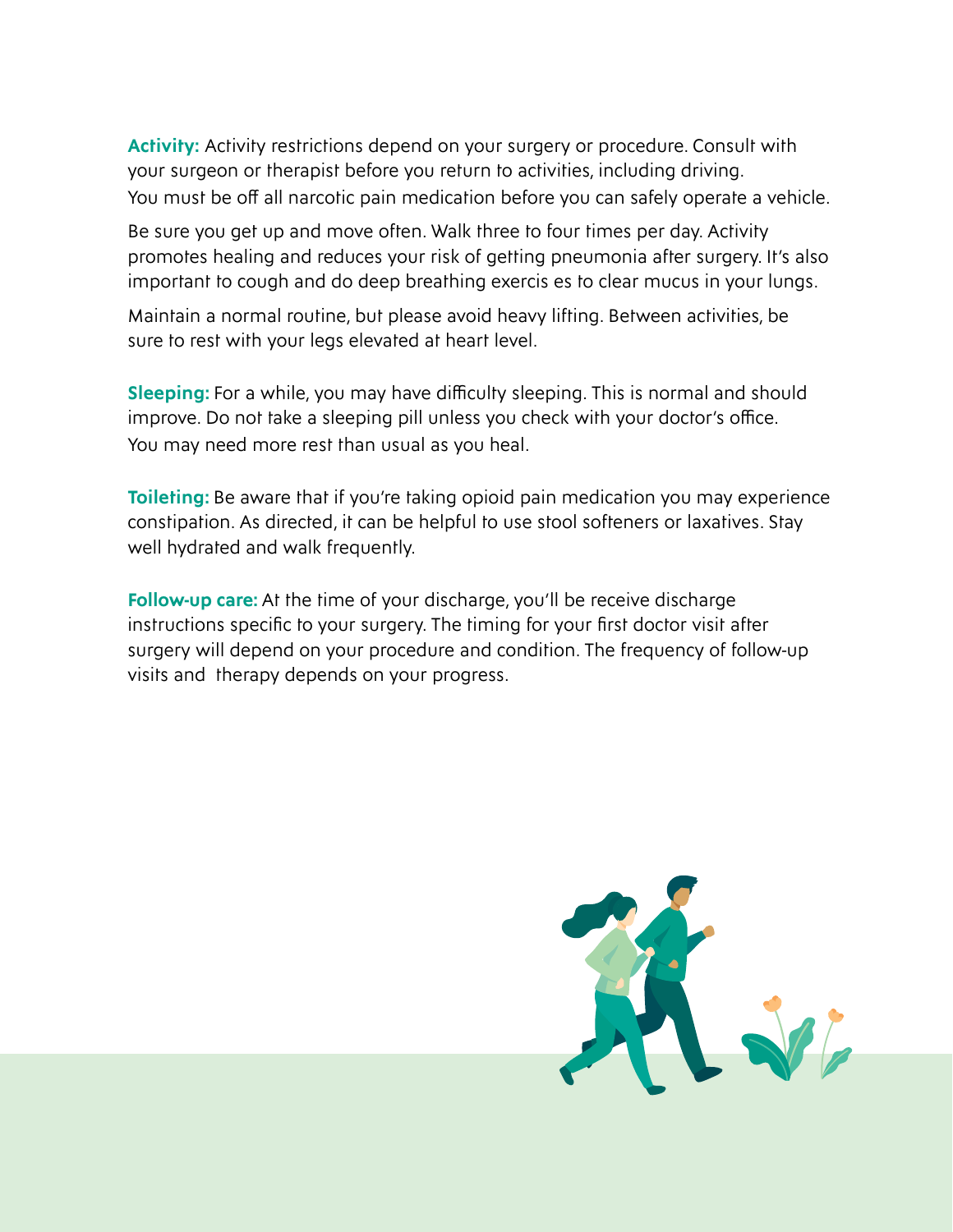# **Managing pain**

You should expect to have some pain after surgery. We'll work with you before discharge to keep pain tolerable and tailor your pain management plan to your needs and health.

The type of pain medicine prescribed to you is based on several personal factors, such as any allergies you have, the type and severity of your pain and your sensitivity to pain medication. Let us know about pain medicines that have worked well for you in the past and those that haven't. We want to ensure medicine helps you feel better, not worse.

We'll likely prescribe pain medications "as needed." But taking pain medication at regular intervals, at least in the beginning, can prevent the pain from getting intense. Oral pain medications take time to work and usually last from three to four hours.

Over-the-counter (OTC) medicines, like acetaminophen, often lessen your pain with fewer side effects than prescription medications. **Check with your surgeon before taking OTC medication.**

Prescription pain medications can also cause constipation. If you don't have regular bowel movements, contact your doctor. Drink plenty of fluids, increase fiber in your diet and take stool softeners as directed.

Other therapies, such as meditation, listening to music, aromatherapy and massage may also help you control your pain. You can help by getting plenty of sleep, maintaining a healthy diet and limiting the time you spend visiting with others, in person or on the phone, until you feel stronger.

## **Helpful tips**

As you recover, you may need to modify your activities for a brief time depending on the surgery or procedure you had. This might include:

- Changing your sleeping position or location
- Getting assistance with routine personal care.
- Applying ice at least six to eight times each day to decrease discomfort and swelling, if instructed by your surgeon
- DO NOT apply heat to your wound after surgery, as this can increase swelling and pain.
- Walk five minutes of every waking hour to decrease stiffness and pain.
- Try alternative therapies such as meditation, listening to music, aromatherapy and massage.
- Plan to take oral medications at least 30 minutes before it's needed so they have time to work. The relief generally lasts three to four hours.
- Drink lots of fluids and use stool softeners to avoid constipation.
- Stop taking pain medication and seek medical attention if you experience, difficulty breathing, difficulty urinating, hives or a rash.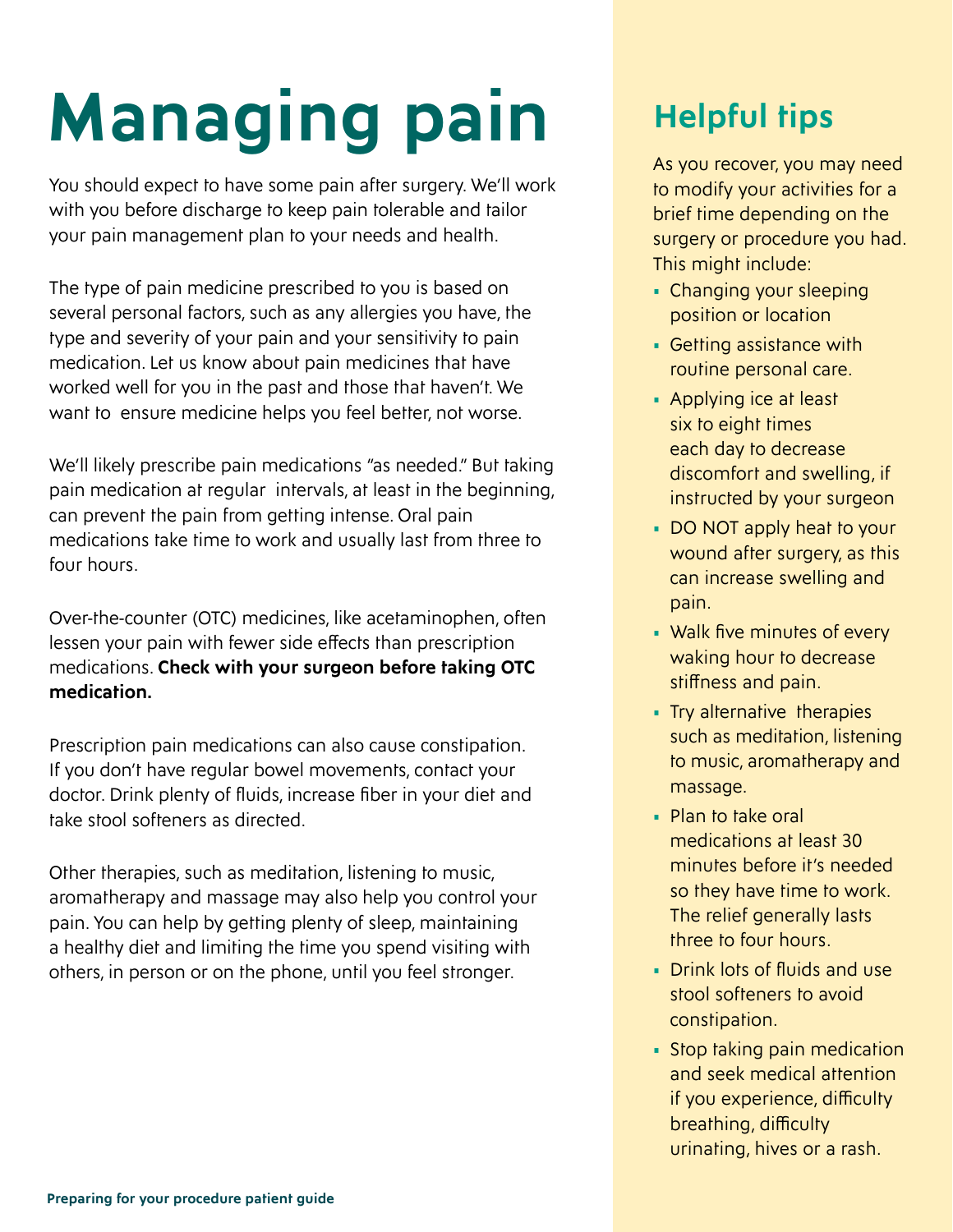| <b>Questions and Notes:</b> |  |  |  |
|-----------------------------|--|--|--|
|                             |  |  |  |
|                             |  |  |  |
|                             |  |  |  |
|                             |  |  |  |
|                             |  |  |  |
|                             |  |  |  |
|                             |  |  |  |
|                             |  |  |  |
|                             |  |  |  |
|                             |  |  |  |
|                             |  |  |  |
|                             |  |  |  |
|                             |  |  |  |
|                             |  |  |  |
|                             |  |  |  |
|                             |  |  |  |
|                             |  |  |  |
|                             |  |  |  |
|                             |  |  |  |
|                             |  |  |  |
|                             |  |  |  |
|                             |  |  |  |
|                             |  |  |  |
|                             |  |  |  |
|                             |  |  |  |
|                             |  |  |  |